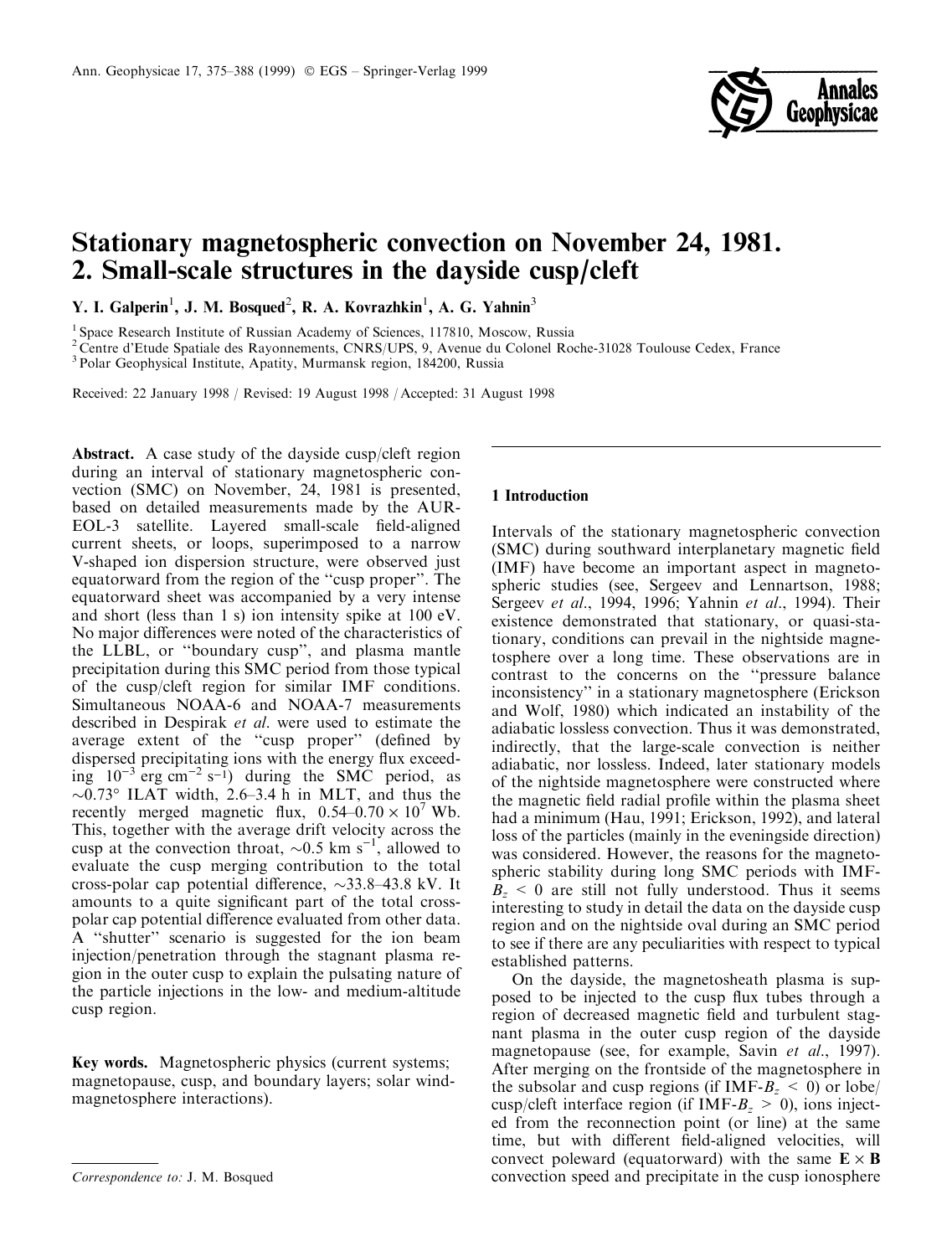at different latitudes: it is the well-known velocity filter effect first modelled by Reiff et al. (1977) and characterized by an observable dispersion, such that energy will decrease (increase) with increasing latitude. Large amount of work was done to interpret these low-altitude velocity dispersed ion profiles and other features in the cusp particle injections (Cowley, 1982; Newell and Meng 1987, 1991, 1992a, b, 1995; Newell et al., 1989, 1991a, b, 1995; Woch and Lundin 1992a, b, 1993; Lockwood and Cowley, 1992; Lockwood and Smith, 1992; Sibeck, 1992, 1993; Onsager et al., 1993; Yamauchi and Lundin, 1994; Sotirelis et al., 1997, and others). Recent studies of the ion velocity dispersion in the cusp from low-altitude satellites (see, for example, Bosqued *et al.*, 1985; Newell and Meng, 1991; Onsager et al., 1993; Sotirelis et al., 1997) and from medium-altitude satellites (Woch and Lundin, 1992a, b) have shown that often the "wing" of the dispersion is observed, either a high-, or a lowlatitude one. It appeared that during the IMF- $B_z \le 0$ periods, accelerated magnetosheath ions are observed mostly at the equatorward side of the cusp, while much colder ions from the plasma mantle are observed poleward form it, with the intensity and average energy decreasing with the latitude within the polar cap. We shall follow the definitions of the dayside precipitation regions established in these papers.

Dayside geophysical measurements at ionospheric altitudes during a particular SMC interval, November 24, 1981, have been already summarized in Despirak et al. (1994) and Yahnin et al. (1994). These data demonstrated that generally the large-scale patterns of convection and particle precipitation on the dayside occur as usual for such IMF- $B<sub>z</sub> < 0$  conditions. The former authors studied the cusp location and its relation to other ionospheric structures using the particle measurements on board the NOAA-6 and -7 satellites along with the large set of ground-based cusp observations. In agreement with previous studies, they concluded that the cusp is a spot of enhanced low-energy particle precipitation centred near noon. The "cusp region" was shown to be located in the gap of bright discrete auroral arcs pattern and in the longitudinal sector of the dayside convection throat where sporadic auroral rays, but not arcs, were sometimes noted from ground-based observations. It is not clear whether arc-like poleward moving features usually observable in the 630 nm emission in the cusp (see, Sandholt et al., 1996; Yeoman et al., 1997) were indeed absent, or were indistinguishable by the photographic all-sky camera data.

During this SMC period the cusp region as well as the nightside auroral zone, were crossed by the lowaltitude polar orbiting AUREOL-3 satellite. The AUR-EOL-3 satellite data will allow first to get detailed information about the plasma close to the cusp region, i.e. in the space-limited region which is presumably the ionospheric footprint of the dayside reconnection site(s). In the present study we present detailed data on the small-scale plasma characteristics during the northern cusp crossing (pass 840N). In a companion work (Galperin and Bosqued, 1998), we shall consider subsequent data from the eveningside and then premidnight

oval crossings (same pass, Northern, then Southern Hemisphere). Also some of the reasons are discussed there why substorms did not develop during at least this SMC interval, in contrast to typical prolonged intervals of IMF- $B_z \leq 0$ .

To our knowledge, the first experimental evidence for the MLT-limited, spot-like cusp geometry of the magnetosheath plasma entry to ionospheric altitudes, as opposed to the elongated cleft geometry popular at that time, was obtained from the AUREOL and AUREOL-2 satellites by Cambou and Galperin (1974), Gladyshev et al. (1974), Sauvaud et al. (1980), see also a review in Cambou and Galperin (1982). Then, the voltage drop due to the reconnection at the cusp (in modern terminology, across the convection throat) deduced from the magnetic flux  $\Phi$  through measured cusp "spot" area, divided by the time  $\tau$  of a plasma flux tube crossing of this area, was evaluated as 30 kV for relatively quiet conditions (Cambou and Galperin, 1974). Recent results by Newell and Meng (1995) give an average value of 31.4 V/km along the merging line projection to ionospheric altitudes (separatrix), which when multiplied by the typical longitudinal extent of the cusp (1500 km) give a comparable value of the average total potential drop across the cusp convection throat. It is interesting to compare these values deduced from statistical averages of the data from many singular cusp crossings with the essentially 2D cusp pattern obtained for this SMC period using the compendium of measurements collected by Despirak et al. (1994), and Yahnin et al. (1994) complemented by the AUREOL-3 detailed data.

The final aim of this work is to incorporate the smallscale phenomena observed into the more global perspective already published (see Yahnin et al., 1994), a task hardly feasible during variable conditions and, then, to shed a new light on the small-scale structure of the cusp region processes during the SMC period. This paper will be organized as follows. In Sect. 2 the instrumentation will be briefly introduced; Sect. 3 will be devoted to the presentation of the experimental results on pass 840N, concentrating the presentation on smallscale phenomena, field-aligned currents, perpendicular heating, low-frequency noise emissions. In Sect. 4 the observed small-scale layering of the field-aligned currents (FACs) found in the LLBL/cusp region will be discussed and, then, some implications on the merging site properties at the magnetopause will be addressed. By using complementary NOAA satellites passes to estimate the cusp extent, the recently merged magnetic flux will be evaluated, as well as the cusp merging contribution to the total cross-polar cap potential difference.

# 2 Instrumentation

The three axis-stabilized AUREOL-3 satellite was launched on September 21, 1981 into a low-altitude polar orbit (perigee: 410 km, apogee: 2000 km, inclination: 82.5°) and was in operation for nearly 6 y. Description of the scientific payload has been published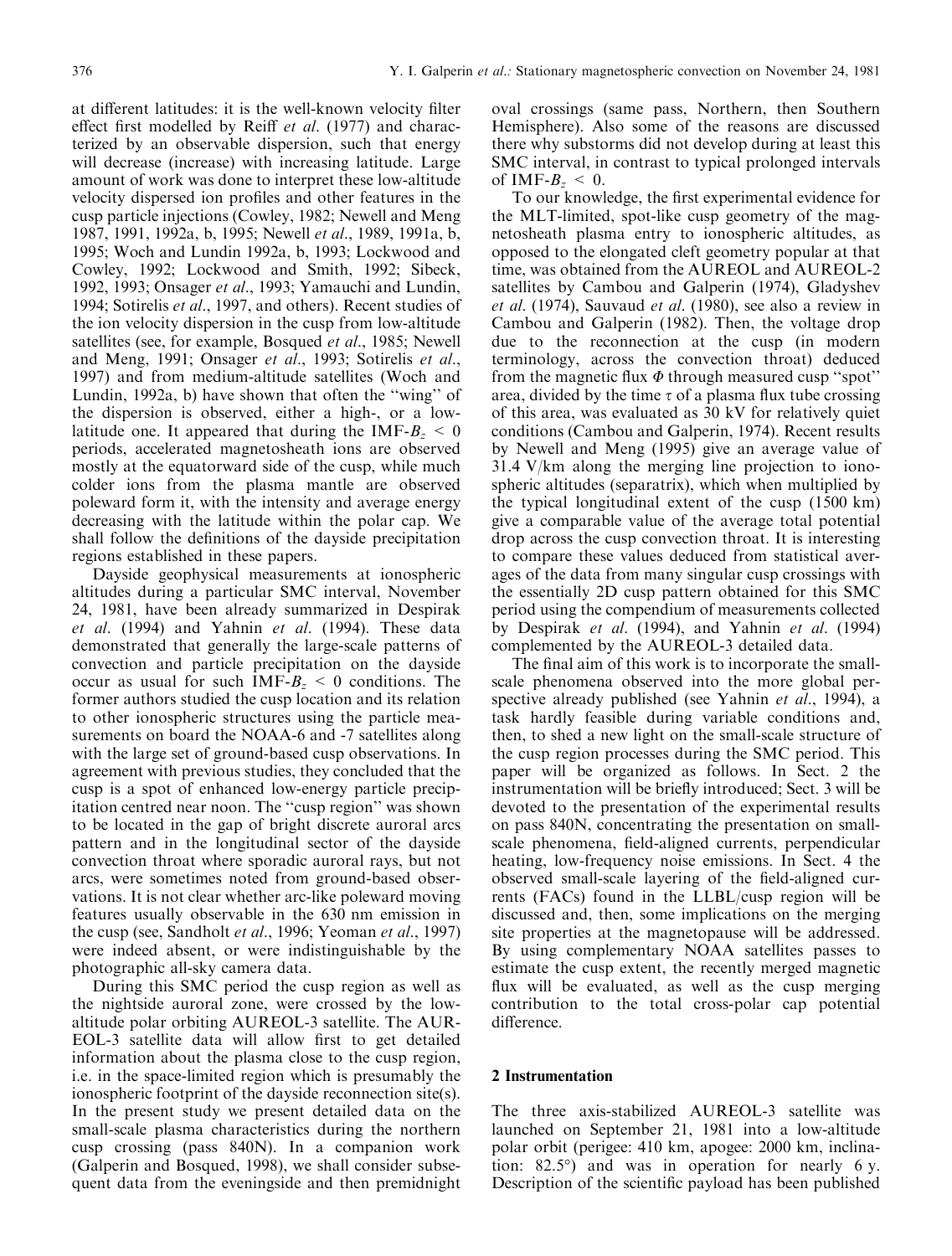elsewhere (Galperin et al., 1982; see also Annales de Geophysique, special issue, 38, N 5, 1982).

Here the particle data were provided by: (a) the fixedenergy/four channel electrostatic spectrometer RIEP-2802 instrument, for two energy levels (0.1 and 1.8 keV) both for electrons and ions (Galperin et al., 1982a), and (b) the SPECTRO particle instruments (Bosqued et al., 1982) which included a set of multidirectional electrostatic spectrometers (ROT instrument) scanning the 0.03–20 keV energy range in  $\sim$ 1.6 s, and viewing different pitch angle directions, and two energy-mass spectrometers (ION1 and ION2) separating  $H^+$ , He<sup>+</sup> and  $O^+$  ion species from several eV/e till 14 keV/e, along 2 directions,  $\sim 60^{\circ}$  and  $\sim 120^{\circ}$  pitch angle.

Magnetic field three-component measurements were made by the TRAC instrument (Berthelier et al., 1982a) which digitized the output of the standard onboard magnetometer designed for attitude determination with a time resolution of 80 ms or lower, depending on the telemetry mode. In the data processing we used both  $DB_x$  and  $DB_y$  components of variations (in the horizontal plane), but show only the dominant  $DB<sub>v</sub>$  component data here. AC electric and magnetic fields were measured by the wave complex ONCH-TBF (Berthelier et al., 1982b), from which only filter-bank data were used on the pass 840N through the cusp/cleft region. The ISOPROBE instrument (Béghin et al., 1982) to measure electron density, temperature and their fluctuations, was a double interferometric mutual impedance probe.

Besides the AUREOL-3 data we use here the measurements from the NOAA-6 and NOAA-7 satellites obtained through the World Data Center A. Particle detectors onboard the NOAA satellites consist of three groups of instruments: TED, measuring the electrons and protons within the energy range of  $0.3-$ 17 keV, MEPED, measuring particles with energies

more than 30 keV, and HEPAD, measuring very energetic (hundred of MeV) protons and alpha particles (see Hill *et al.*, 1985). The data appropriate for the cusp study were provided by the TED and MEPED instruments. They include the total energy flux obtained by integrating the data from 11 energy channels, the differential particle and energy fluxes in energy ranges of 0.300 $-0.458$ , 0.770 $-1.088$ , 1.718 $-2.349$ , and 3.610 $-$ 4.870 keV, and the energy which corresponds to the maximal energy flux in the measured spectra from TED, and the location of the trapping boundary for energetic electrons from MEPED.

The invariant and other geophysical coordinates were calculated by the CADR program (Galperin et al., 1980). It uses, in its contemporary PC-compatible form CADR-4, the IGRF-90 magnetic field expansion and Tsyganenko-87 magnetospheric model, to calculate, along an orbit and at its conjugate points, the invariant coordinates of the satellite, and other relevant geophysical parameters.

### 3 Observations

During the pass 840N on November 24, 1981, in the dayside near noon sector, AUREOL-3 was moving poleward and duskward and, between 0738 and 0741 UT, crossed the successive precipitation regions identi fied on the particle spectrogram (see Fig. 1) as the dayside extension of the near-Earth plasma sheet (PS), low latitude boundary region (LLBL), or boundary cusp, and plasma mantle (PM), according to the definitions introduced by Newell and Meng (1992b), and Woch and Lundin (1992a, b). This pass occurred during rather stable IMF conditions as monitored by ISEE-3 (204.5; 90.0; -5.7  $R_E$ ) with IMF-B<sub>z</sub>  $\sim$  -4.95 nT; IMF- $B_y \sim +1.7$  nT;  $N_{sw} \sim 4$  cm<sup>-3</sup>;  $V_{sw} \sim 320$  km s<sup>-1</sup>



#### 24 NOV 1981 **AUREOL-3** ORBIT:840\_5 MODE:514 SEQ:413

Fig. 1. Colour-coded energy-time spectrograms for  $0.2-22$  keV electrons and protons (ROBE instrument, sensors ROT\_E5/P5) for the AUREOL-3 cusp pass (840 North), plotted as a function of UT, magnetic local time (MLT) and invariant latitude (ILAT) coordinates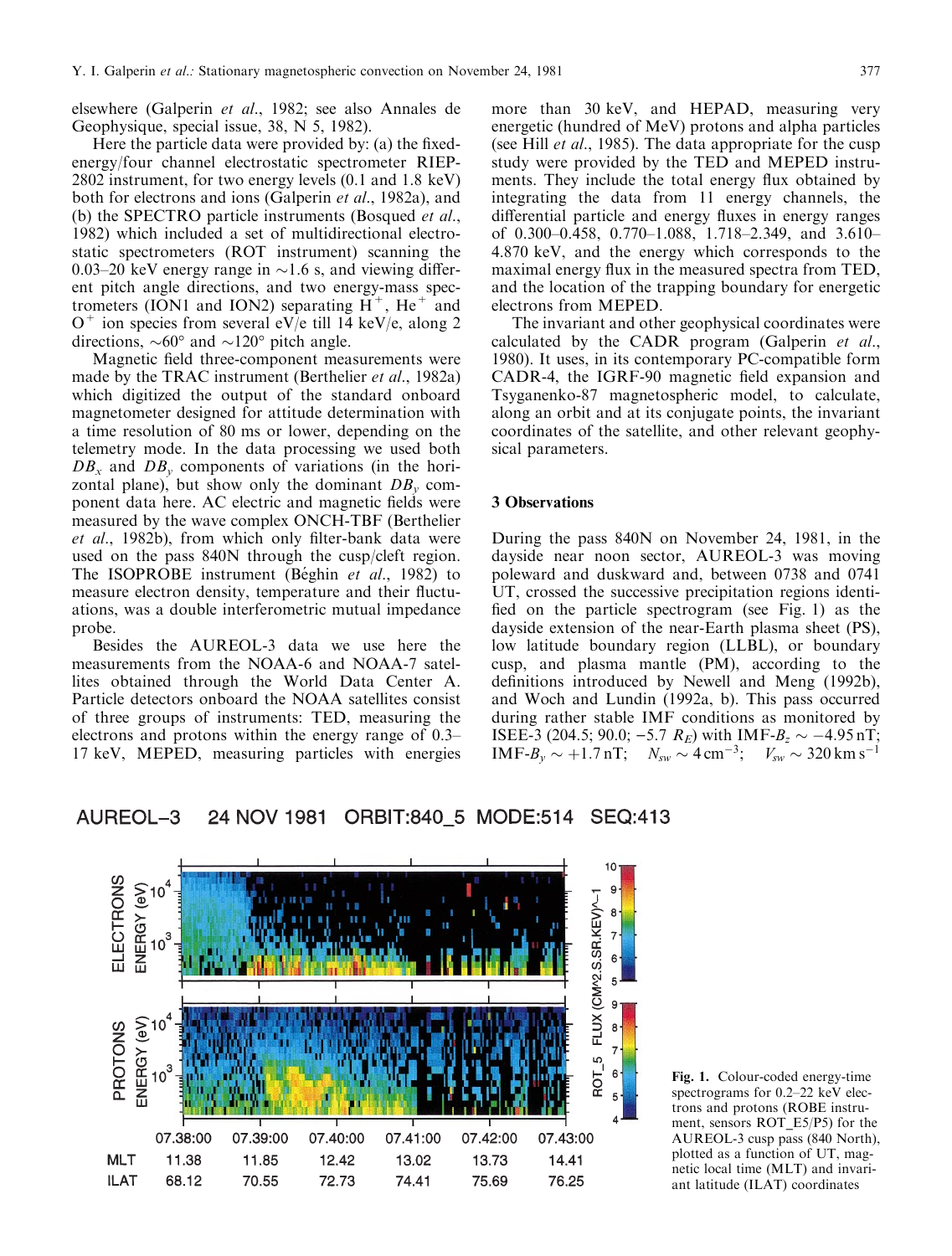(evaluated for an estimated delay of  $\sim 67$  min for the solar wind arrival to the cusp region). The  $AE$  index was relatively stable at about 360 nT. In agreement with the previous statistical studies (Newell et al., 1989),the cusp region for these IMF conditions was displaced from the average location equatorward to ILAT  $\sim$ 70.5–72.0°, presumably due to the prolonged period with IMF- $B<sub>z</sub> < 0$ , and it was extended from prenoon ( $\sim$ 09.7 MLT) till postnoon ( $\sim$ 13 MLT), see below.

# 3.1 Particle results

As shown on the electron spectrogram (Fig. 1) provided by the SPECTRO instrument, moving poleward in the noon sector, the AUREOL-3 satellite from 0738:00 to 0738:53 UT (ILAT =  $68.17^{\circ} - 70.44^{\circ}$ ) crosses, within the trapping boundary, a band of diffuse auroral electron precipitation originating from the dayside extension of the near-Earth plasma sheet. Just at the poleward edge of this diffuse precipitation band, defined at  $\sim 0738:53$ UT as an abrupt decrease of the keV electrons, near the trapping boundary, several important features appear on the spectrogram as well as on the current, electron/ ion flux, cold plasma and wave profiles (Fig. 2a–e) and will be described. In the following this boundary may be considered as the equatorial boundary of the cusp/cleft region.

3.1.1 First interval:  $0738:53-0739:20$  UT. First of all, just poleward of the equatorial boundary, between 0.738:57 and 0.739:10 UT (see Fig. 1), the ion spectrogram displays an oblique ion dispersion structure with the energy decreasing towards higher latitudes. If this ion dispersion structure is interpreted as a velocity-filter effect, then the parallel energy of peak flux,  $E_{\parallel}$ , can be expressed as a function of latitude  $ILAT$  (Reiff et al., 1977):

$$
E_{\parallel} = (V_c \cdot h)^2 \cdot (ILAT - ILAT_{\infty})^{-1/2} \tag{1}
$$

where  $V_c = (\underline{E} \times \underline{B})/B^2$  is the convection drift component along the satellite trajectory (poleward and duskward),  $h$  is the distance along the magnetic field line from the injection point to the ionospheric observation point,  $ILAT_{\infty}$  is the latitude of the "injection" field line. The parameters of the fit,  $(V_c \cdot h)$  and  $ILAT_{\infty}$ , are 3.396 km s<sup>-1</sup>  $R_E$  and 70.23° ILAT, respectively (Fig. 3). We shall use these parameters to infer the location of the source.

Data provided by the fixed energy detector RIEP-2802 allow a detailed and small-scale analysis at the same time interval (Fig. 4). It seems very interesting to notice a prominent 100 eV ion spike detected at  $\sim$ 0738:53–54 UT (see Fig. 4b); the most striking feature is that at this time the AUREOL-3 satellite is crossing exactly the latitude  $ILAT_{\infty}$  of the injection field line. This spike cannot be detected by the ROT instrument (spectrogram shown in Fig. 1) as this instrument was scanning higher energies at that time. Flux in this

narrow spike  $(1-1.5 s)$  of time) is extremely high, up to  $6 \times 10^6 / (cm^2 \text{ s} \text{ sr keV})$ . This narrowness is not consistent with any significant velocity-latitude dispersion of ions of about 100 km/s. Moreover, the 100 eV-ion spike at  $\sim$ 0738:53-54 UT nearly coincides with the boundary of diffuse electron precipitation, or the last closed field line, and with the first high intensity spike of 100 eV electrons (Figs. 2b and 4b). We may remark that such a coincidence of strong and localized ion and electron enhancements is a rather rare feature in our data.

The intense ion spike was centered at the region of an intense  $(3.05 \mu A \text{ m}^{-2})$  downward current (Fig. 4a) which may be used as the indication of entering the region of a new plasma regime- the cusp.

At the time of the 100 eV ion spike, i.e., around 0738:54 UT, ISOPROBE results (see Fig. 2d) show a rather smooth profile of cold plasma electron density

# AUREOL-3 24 NOV 1981 840N CUSP



Fig. 2a-e. Overview of AUREOL-3 data for pass 840 North, as a function of time. a The DC magnetic field  $DB_v$  component (nT) measured by the TRAC instrument; **b**, **c** electron and ion fluxes  $(cm<sup>2</sup> s sr keV)<sup>-1</sup>$  in 2 separate energy channels, 0.1 and 1.8 keV (RIEP instrument), sampling rate: 320 ms; **d** cold electron density  $N_e$  $\text{(cm}^{-3})$  and temperature  $T_e$  (K) given by the ISOPROBE instrument (identical scale); e electric turbulence (TBF instrument) in the  $100-$ 200 Hz frequency range; an onboard instrument calibration period occurred from 0739:43 to 07.40:04 UT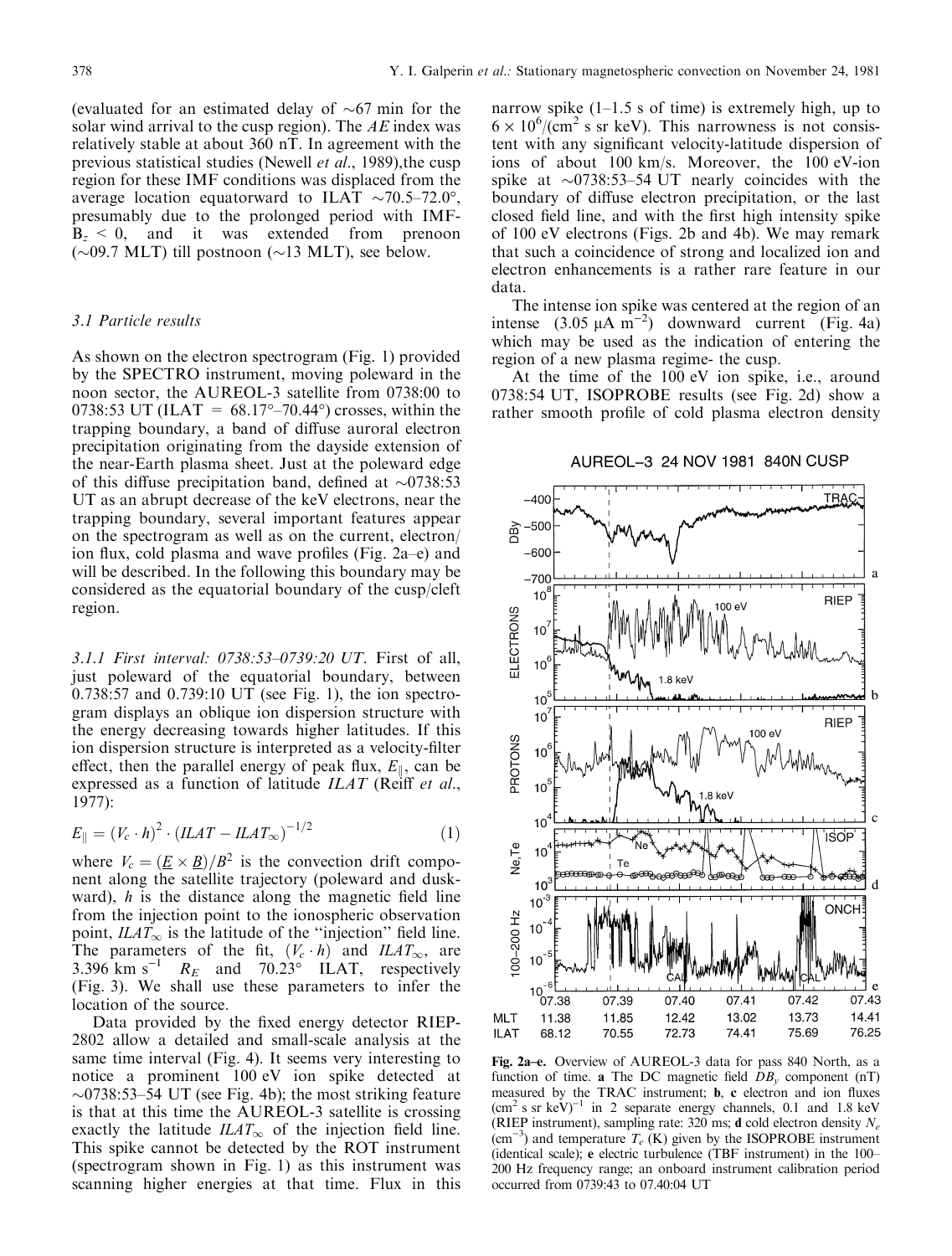

Fig. 3. Inverse root square of the ion energy,  $E_{\parallel}(\text{eV})^{-0.5}$ , as a function of the invariant latitude  $ILAT$  (degrees), for the two ion energylatitude dispersion events observed on pass 840. The dotted lines are the linear least square fits to the form  $(1)$ , with the *fit parameters* given for each line



Fig. 4a–c. Expanded view showing 2:30 min of data. Electron flux at 1.8 keV (c) has been multiplied by a factor of 10. Successive upward field-aligned current sheets are indicated by vertical grey stripes

and temperature. The electron density throughout this whole cusp/cleft region was in the range  $2-3 \times 10^3$  cm<sup>-3</sup>, and the absence of sharp gradients probably means that no significant ionospheric plasma flow shears were crossed here. Besides that at such a high electron density no significant electric potential of the satellite with respect to plasma could form during the energetic particle bursts to modify the particle measurements data.

After this unique ion intensity spike at the equatorial boundary of the cusp/cleft region, and up to  $\sim 0741$  UT, the 100 eV electron intensities remain high (see spectrogram in Fig. 1) and very structured (Fig. 4b). According to the definitions introduced by Newell and Meng (1992b), and Woch and Lundin (1992a, b), this region can be considered as the ionospheric mapping of the LLBL region. In this region 1.8 keV proton intensity also suddenly increases poleward/eastward from the first spike (Fig. 4c) and reaches  $7 \times 10^5 / (\text{cm}^2 \text{ s sr keV})$  at 0739:05 UT. Later on the 1.8 keV proton intensity remains rather high, and less structured than the 100 eV electrons, throughout all the cusp/cleft region, gradually decreasing by 0741 UT, but extending further poleward/ duskward (see later).

3.1.2 Time interval 0739:20-0740:10 UT. Coming back to the large-scale precipitation profiles, a short distance further poleward along the pass, a second proton dispersion structure appears around 0739:29 UT, rather similar to the first one, ending around 0739:37 UT, with lower energies at higher latitudes/eastward longitudes (see Fig. 1). Again, fit of the dispersion curve  $(Fig. 3)$ allows determination of the  $(V_c \cdot h)$  and  $ILAT_{\infty}$  parameters which, for the present case, are respectively 3.964 km s<sup>-1</sup>  $R_E$  and 71.07°ILAT. This "injection" latitude coincides again with the time  $(\sim 0739:14 \text{ UT})$ of the second prominent and narrow 100 eV ion intensity spike (Fig. 4b).

Near the polar/eastward edge (lowest energies) of the second ion dispersed structure a new, the third one, but reversed proton dispersion structure is clearly detected between 0739:40 and 0739:56 UT (see Fig. 1), reverse dispersion meaning energy slightly increasing poleward. Together with the second ion dispersed structure it forms a unique doubleside feature resembling a VLF saucer, or a wing. If both sides of this "V-shaped" dispersive feature are interpreted as a result of the velocity-filter effect, an unique reversal of the plasma drift converging to the centre is implied here. However, in between these two dispersion wings, i.e. around  $0739:31-0739:48$  UT, the intensity of ions of several hundred eV increases, and the energy flux is mainly carried by ions in the  $0.5-1$  keV energy. This last interval,  $0739:31-0739:48$  UT, probably may be considered as the crossing of the "cusp proper" (Newell and Meng, 1992b; Woch and Lundin, 1992a, b), while not all the stated characteristics of this region are present. Nevertheless, this interval is marked "cusp proper" in Fig. 4.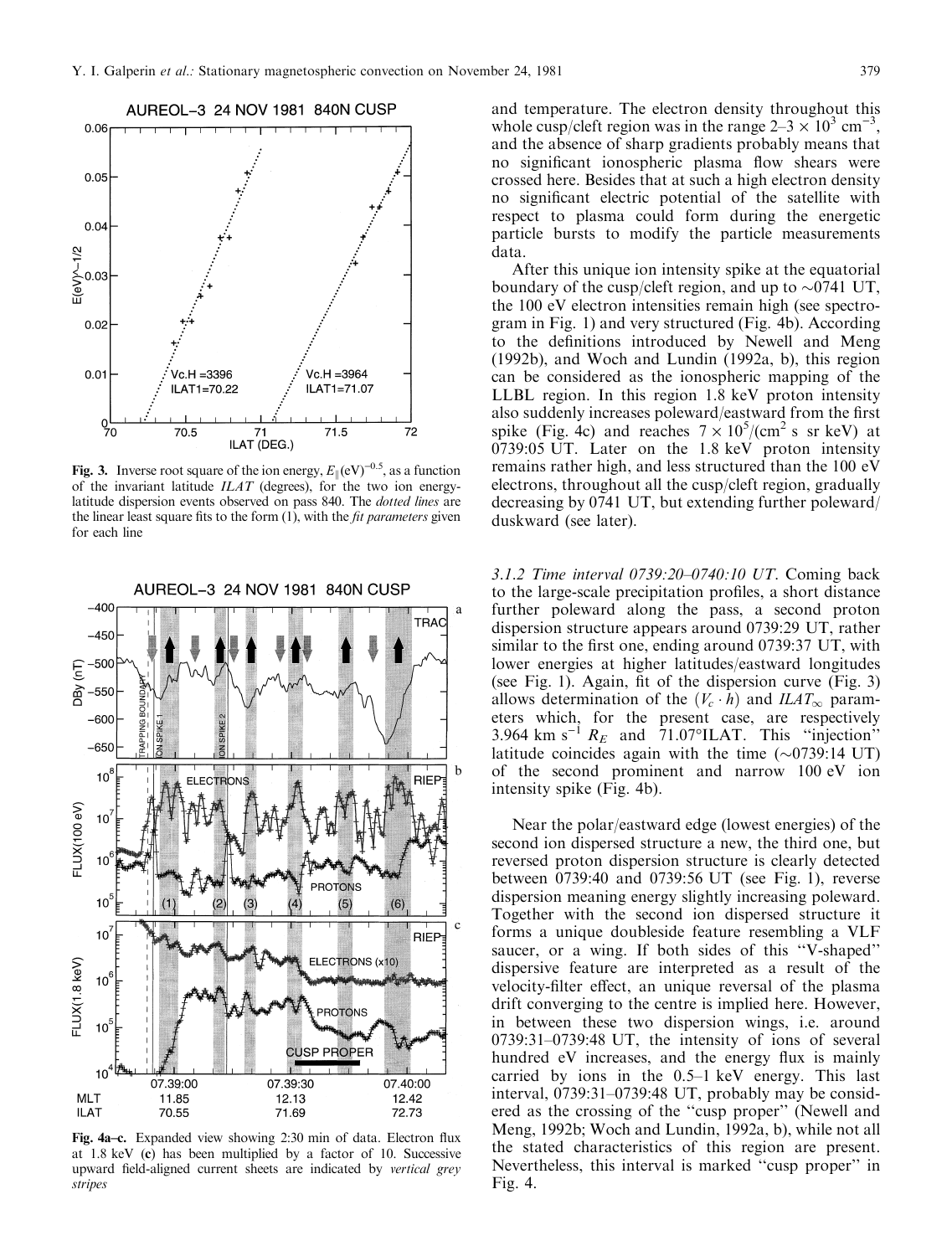3.1.3 Time after 0740:10 UT. Finally, poleward of the ``cusp proper'', there is a general softening of the precipitating protons towards higher latitudes, indicative of a mantle-type precipitation (declining average ion energy and density with increasing latitude) (Fig. 1). Highly structured low energy electrons and ions are intense up to  $\sim 0742$  UT (Fig. 2b, c); their flux decreases poleward, and the flux of low-energy 100 eV protons reaches the polar cap level of  $\sim 1-2 \times 10^5 / (cm^2 s sr keV)$ at 0742:30 UT (ILAT = 76.05, MLT = 14.01). Evidently, these latter, poleward fluxes originate in the plasma mantle rather far tailward of the cusp.

# 3.2 Field-aligned currents

Entry of the AUREOL-3 satellite in the cusp region may be identified by a sharp decrease of high energy electron intensities of the diffuse auroral zone (see Fig. 1, and Fig. 2b for 1.8 keV electrons), and by a narrow very intense downward field-aligned current of 3.05  $\mu$ A m<sup>-1</sup> . This boundary coincides with several other important features: the intense 100 eV ion spike described earlier (see Fig. 4b), a start of increase of the 1.8 keV ion intensity, and a series of bipolar magnetic variations (Fig. 4a) perpendicular to the satellite trajectory indicative of double-sheet field-aligned currents (FACs).

On a large-scale, the FAC (smoothed from all the small-scale currents) was downward till about 0739:55 UT, i.e. all along the cusp region, but changed to the upward one in the mantle region till about 0743 UT (ILAT = 76.34°, MLT = 14.36).

On a smaller scale, as shown in detail in Fig. 4c, when the satellite enters the region where the electron intensity at 1.8 keV drops sharply, i.e., from 0738:54 UT, the intensity of  $100-300$  eV low-energy electrons increases and displays a very irregular, bursty pattern. Small-scale bursts with intensities  $\geq 2-3 \times 10^7 / (cm^2 \text{ s sr keV})$ , marked  $(1)$ ,  $(2)$ ,  $\dots$   $(6)$  in Fig. 4b, are sometimes seen on the fixed-energy 1.8 keV electron flux profile, although less intense. Each of these electron intensity bursts coincides with a similar bipolar variation of the  $DB<sub>v</sub>$  magnetic component which may be interpreted as the crossing of a double field-aligned current sheet; these successive 100 eV electron bursts carry a significant part of the upward-directed current branch with a current density of about 1  $\mu$ A m<sup>-2</sup>, marked by grey vertical stripes on Fig. 4. Concerning this evaluation it must be noted that the magnetic field horizontal component variations are consistent, and interpreted, as resulting from crossing the extended current sheets. By comparing  $100$  eV electron and ion flux profiles (see Fig. 4b) some anticorrelation can be noticed between ion and electron intensities for a few electron bursts, for instance bursts (4) and (5). Moreover, some correlation is noticed between the locations of the downward directed current branches in the double current sheets and the intensity of ions of 100 eV and/or 1.8 keV (for instance on the right sides of bursts 2, 4, 5).

As already said, 100 eV electron and ion bursts persist at least till 0742:30 UT. Both the ROT spectrogram  $(Fig. 1)$  and the RIEP-2802 data profiles displayed in Fig. 2 show that ion and electron energies in these bursts reach  $1-2$  keV even rather deep in the mantle. However, the magnetometer data do not show any appreciable gradients in this region, thus the respective small-scale FACs stay low and/or very localized.

# 3.3 Electrostatic noise

ELF/VLF waves in a wide range of frequencies are also observed all along this AUREOL-3 pass. The electrostatic noise in the  $100-200$  Hz band (see Fig. 2e) is strongly enhanced at  $\sim 0738:30 \text{ UT}$ , i.e., in the poleward part of the intense diffuse electron precipitation where a large-scale downward field-aligned current can be inferred from the  $DB<sub>v</sub>$  variations; similar behavior is observed within the frequency range  $10-1000$  Hz (not shown). A correlation between the start time of these broadband noises, downward field-aligned current, and, possibly, of low-energy conics could be significant in understanding of the origin of the "cusp ion fountain''.

# 3.4 Summary of observations from AUREOL-3

The large-scale precipitation regions crossed by the AUREOL-3 during the pass  $840N$ , may be classified using the criteria introduced by Newell and Meng (1987, 1992a, b) and Woch and Lundin (1992a, b) as follows:

a. The region crossed before  $0738:53$  UT (ILAT = 70.43) is undoubtedly the diffuse auroral precipitation within the trapping region.

b. The equatorial boundary of the cusp region was crossed at  $0739:53-0739:55$  UT and was distinct due to sharp decrease of the high energy electron intensities characteristic for the diffuse auroral zone, by a narrow intense downward field-aligned current, by sharp increase of the 1.8 keV ion intensity, and by an extremely intense spike of 100 eV ions, coincident with the "injection" field line of energy-latitude dispersed ions just poleward from this boundary.

c. Poleward, the ``boundary cusp'' region, or a LLBL, was crossed from 0738:55 UT to  $\sim$  0740:10 UT. Within this region the interval from 0739:31 to 0739:48 UT has many, but not all, the characteristics of the "cusp" proper", and may be tentatively classified as such.

d. Both equatorward and poleward from the ``cusp proper" so defined, rather intense small-scale double sheets of field-aligned currents are seen. These current sheets, especially in their upward branches, are correlated with intense fluxes of low-energy electrons  $(\leq 400 \text{ eV}).$ 

e. Then, the mantle-type precipitation is present up to  $\sim$ 0742:30 UT (ILAT = 76.0; MLT = 14.36); no appreciable field-aligned currents are seen poleward from 0742 UT (ILAT = 75.7).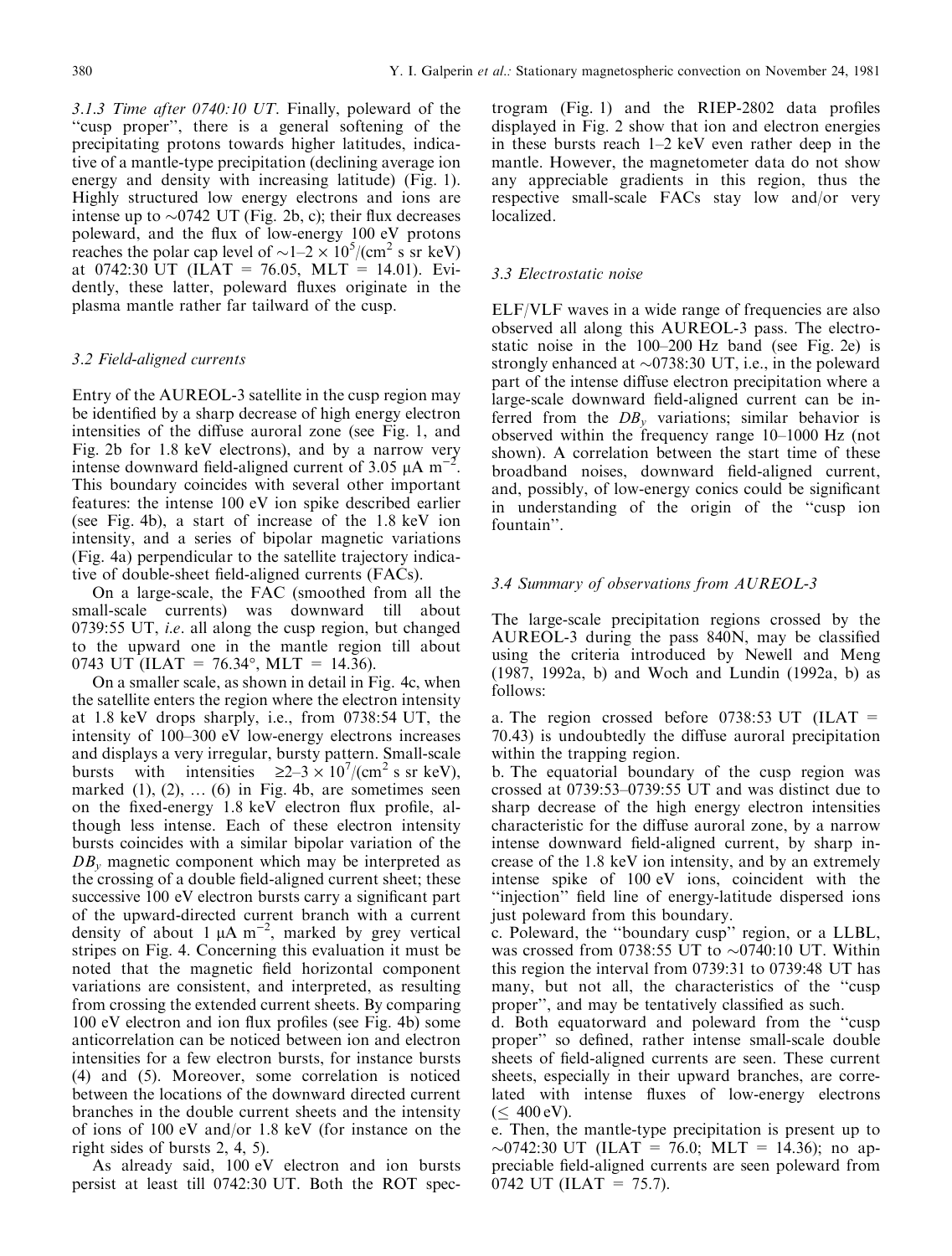#### 4 Discussion

#### 4.1 Cusp location and extent

During the November 24, 1981 long SMC period a set of multi-spacecraft data was used to determine, at least approximately, not only the latitudinal width, but also the longitudinal extent of the "cusp proper" region. However, the pattern of auroral features in the cusp/ cleft region, as observed by AUREOL-3 (A3) along this pass, is not fully characteristic of the "cusp proper" according to Woch and Lundin (1992a, b), but has some characteristics of the adjacent region which they called the "boundary cusp", characterized by lower ion fluxes and non-stationary moving precipitation structures. As all these features are observed along pass 840N, it is thus quite possible that the A3 indeed crossed the rather narrow (or intermittent) "cusp proper", but mostly moved through the LLBL, or the "boundary cusp". A3 probably crossed the ``cusp proper'' when it passed the central part of the V-shaped ion dispersion form around  $0739:31-0739:48$  UT. In this region the average electron energy decreases sharply as can be deduced from the comparison of the intensities at 300 eV (ROT) and 100 eV (RIEP-2802), which is consistent with the typical low-temperature magnetosheath electron penetration in the "cusp proper". At that time A3 is located at the geomagnetic noon (MLT = 12.0) at ILAT  $\sim$  71.7– 72.3.

The NOAA-6 (N6) and NOAA-7 (N7) satellites cusp crossings during this SMC interval were used to define the cusp region locations, i.e. where the total ion energy flux in the 0.3–17 keV energy range exceeded  $10^{-3}$  and  $10^{-4}$  erg (cm<sup>2</sup> s)<sup>-1</sup> (Despirak *et al.*, 1994). The criterion used for the cusp determination from the NOAA data was the existence of dispersed low energy proton precipitation poleward of the hard electron precipitation. In Fig. 5 we reproduce, as orbital segments in the ILAT-MLT frame the cusp region crossings by A3, N6 and N7. As far as its extent in MLT is concerned the pass 217N of N7 does not show fluxes exceeding  $10^{-3}$  erg (cm<sup>2</sup> s)<sup>-1</sup> eastward of 13 MLT. It means that the "cusp proper" was most probably absent at MLT  $> 13$  h. We have no data from the NOAA satellites at MLT  $\leq$  09 h. But there were no cusp-like precipitations detected by DE-2 at 8.5 MLT from the data on the pass in this region about an hour earlier (D. Winningham, private communication). It provides some evidence that the cusp region was limited to later than  $\sim 09$  h MLT.

As described in Despirak et al. (1994), during the SMC period the identification of the "cusp proper" using A3 data would be consistent with the cusp locations given by N6 and N7 satellites by taking their ion energy fluxes higher then  $10^{-3}$  erg (cm<sup>2</sup> s)<sup>-1</sup>. Effectively, the A3 cusp location is in good agreement with that defined on pass 12524n of the N6 satellite, which occurred about 15 min earlier in UT than the pass 840N, and was very close to it in the ILAT-MLT frame. This ensures a coherent definition of the cusp boundaries on these satellites despite the difference in the instruments used.



Fig. 5. Cusp crossings by AUREOL-3 (pass 840N), NOAA-6 (passes 12 520 to 12 526) and NOAA-7 (passes 2169 to 2171) on November 1981, plotted in the MLT-ILAT frame. The "cusp proper" crossings, i.e. the regions where the ion energy flux exceeds  $10^{-3}$  erg (cm<sup>2</sup> s)<sup>-1</sup> are shown as *heavy lines*, while the cusp region with the ion energy flux  $>10^{-4}$  erg (cm<sup>2</sup> s)<sup>-1</sup> as *light lines*. Note that the invariant coordinates of the NOAA satellites, taken from Despirak et al. (1994), were again computed by the CADR-4 program to make them comparable to the coordinates used for the A3 pass. Trapping boundaries of >30 keV electrons are indicated by stars

The combination of this described satellite data allows us to construct a 2D pattern of the cusp region. On average for the total of 10 crossings of the cusp region its width in ILAT can be evaluated to be 0.73° and 1.2° (or 80.3, and 137.6 km at ionospheric altitude), for an ion energy flux exceeding  $10^{-3}$  and  $10^{-4}$  erg  $\sim$  (cm<sup>2</sup> s)<sup>-1</sup>, respectively. Its corresponding maximum extent in MLT is  $\sim$ 3.4 or  $\sim$ 2.6 h (i.e.  $\sim$ 1750 or  $\sim$ 1350 km), according to whether the dawn pass 12520 at somewhat higher latitude is included or not. We note a large longitudinal extent of the cusp found, the displacement of its centre to prenoon MLT for IMF- $B_v > 0$ , and a skewness to higher latitudes at its late morning part. These particular characteristics are generally consistent with the form of the spatial 2D largescale convection pattern deduced in Despirak et al. (1994). Also, they are qualitatively consistent with the location and skewness of the separatrix expected from the 2D average convection pattern for comparable  $K_P$  or IMF conditions according to Ruohoniemi and Greenwald (1996) (their Fig. 6 and 8). The voltage drop along the separatrix location expected from these average potential patterns is comparable to that deduced from the above mentioned extent of the "cusp proper" (see later).

#### 4.2 Narrow ion intensity spikes

One of the most significant and intriguing signatures in the ion precipitation are the two intense and narrow 100 eV- ion spikes, respectively detected at  $\sim 0738:54$ UT and  $\sim 0739:14$  UT. Their most striking feature is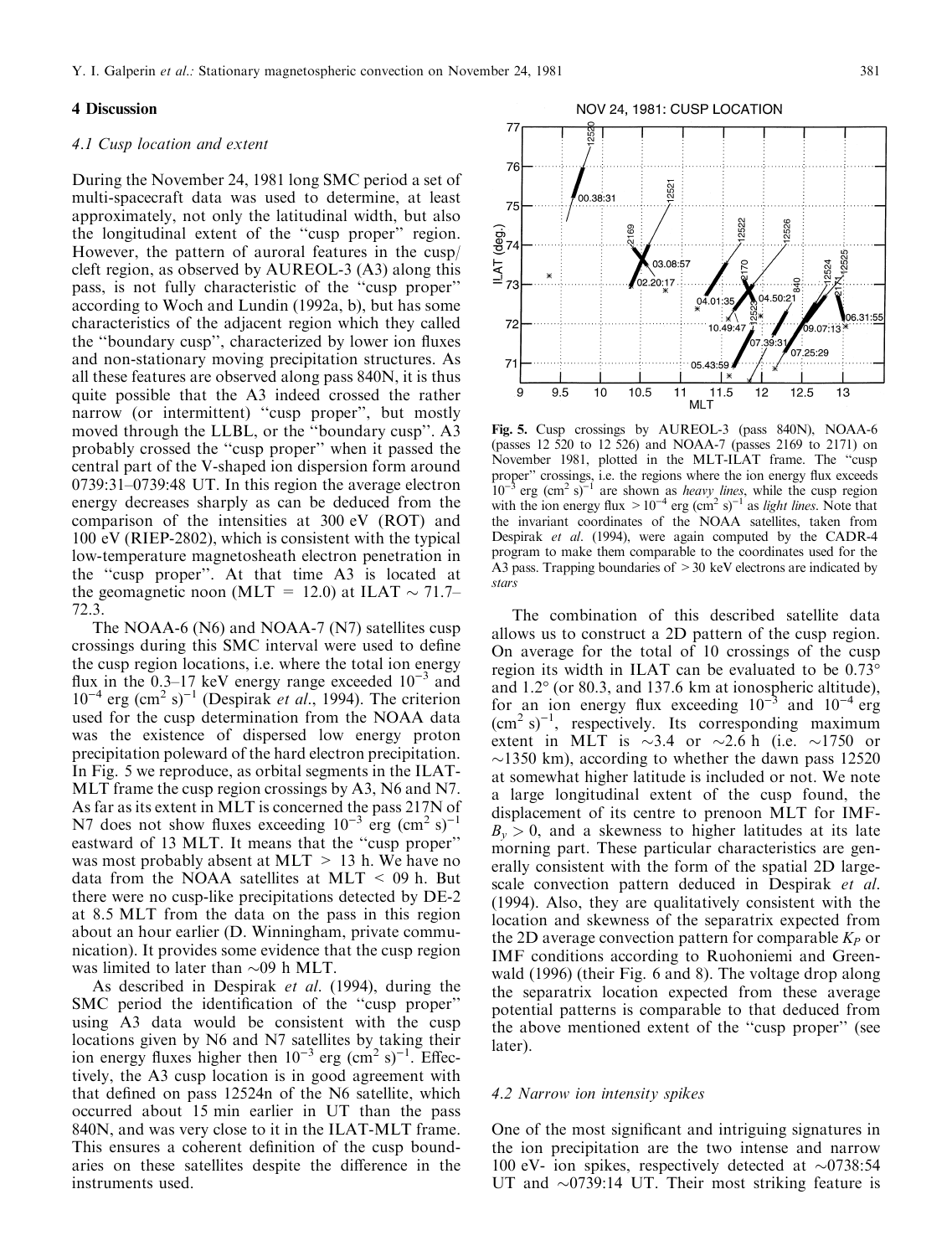their detection on the "injection" magnetic field line of the subsequent ion dispersion structure, the first near the equatorial edge of the "boundary cusp", the second close to the ``cusp proper''. Each of these spikes was found within an enhanced downward current, in the lower latitude branch of small-scale double current sheets. Their narrowness in time/space (less than 1.5 s), and the rather low ion parallel velocity (not more than a couple of hundred km/s), could suggest that these intensity bursts are merely a time-limited, not spacelimited (by the satellite motion).

The exact coincidence (in latitude) of each of these two 100 eV ion spikes with the magnetic field line of initial ion injection, as deduced from the slope of the respective energy-latitude dispersion structures, as well as their quasi-simultaneous detection at ionospheric altitudes with protons of much higher energy  $(2-4 \text{ keV})$ , may suggest that these ion spikes are not  $\mathbf{E} \times \mathbf{B}$ dispersed and are probably excited at low altitude by an agent which propagates rather quickly from the reconnection site, presumably located at the outer cusp/ magnetopause. One of the possible candidates could be kinetic Alfvén waves generated in short-time bursts of merging, or in small-scale regions of the magnetic field dissipation/hot plasma releases, located somewhere at the outer cusp/magnetopause. The local velocity of kinetic Alfvén waves is of order of  $1000 \text{ km/s}$ , an order of magnitude higher than the velocity of the 100 eV protons. Thus the direct proton acceleration between the walls of a kinetic Alfvén wave does not seem to be really effective for this case, although it could play a role in acceleration of  $\sim$ 100 eV electron spikes which are observed simultaneously. No significant increase of the ELF wave intensity was noted at the time of these spikes.

Another possibility is a low-energy ion acceleration burst, probably at medium or low altitudes above the spacecraft. Although no information can be obtained on the time duration and pitch angle distribution of the ion spikes, such a burst could be accelerated by a fieldaligned electric field. This could be either a quasi-steady downward directed electric potential difference (created, for example, from sustained leakage of high energy electrons through the locally opened flux tubes), or effects of a kinetic Alfvén wave from an impulsive reconnection burst in the outer cusp.

Consider the Alfvén wave option first. This kinetic Alfvén wave location is just the same (in the cusp frame) as that of the 100 eV ion spike observed from A3. As the velocity of the 100 eV ions of the spike is much lower than that of an Alfvén wave, and its perpendicular scale is supposed to be small, their detection at low altitudes will not be simultaneous. Indeed, Maynard *et al.* (1991) during a storm with  $B_z < 0$  and  $B_v \gg 0$  have registered from DE-2 a narrow ( $\sim$ 0.5 s) and intense ( $\sim \pm 50$  mV/ m) bipolar electric field spike just at the equatorial border of the cusp region/polar border of the diffuse auroral precipitation, but no intense ion spike was observed from the DE-2 at this time.

With a quasi steady field-aligned potential difference it must persist at least during the flight time of the lowest

energy ions in the ion dispersion structure (100 eV), during time  $\tau \geq l_{\parallel}/V_{IMIN} \cong 7R_E/130 \text{ km/s} \cong 345 \text{ s}$  (see later for the choice of minimal path length  $l_{\parallel}$ ). This time is shorter, but comparable to the average interval between two injection bursts according to Lockwood et al. (1994). The potential drop above the satellite needs to be near  $100 \text{ V}$  which will not affect significantly the velocity-filter results shown in Fig. 3.

In summary, we suggest that in our case of the 100 eV ion spike some acceleration mechanism(s) was probably excited by a kinetic Alfvén wave, resulting in an ion acceleration to  $\sim$ 100 eV somewhere between the spacecraft and, probably,  $1-2$   $R_E$  altitude, or a quasisteady downward directed electric field existed during several minutes at the injection flux tube. A search for similar narrow bursts in the cusp/cleft region is presently continuing on the A3 data, when high time resolution data from the fixed-energy spectrometer RIEP-2802 are available.

# 4.3 Local particle acceleration and small-scale current sheets

Most of the low-altitude features of the cusp/cleft/mantle regions observed during the A3 pass 840N are consistent with the results presented in previous studies (see Bosqued et al., 1991; Newell et al., 1991a; Newell and Meng, 1991, 1992a, b, 1995; Sandholt and Newell, 1992; Woch and Lundin, 1992a, b). The large-scale FACs (downward within the cusp and upward in the postnoon mantle) are consistent with the scheme for  $B_v > 0$  deduced from the VIKING data by Yamauchi et al. (1993).

Interesting, while not unique (see e.g., Berthelier et al., 1989; Bosqued et al., 1991; Moen et al., 1994), are the observations of multiple double FAC sheets and the systematic correlation between upward directed FACs and low-energy  $(\sim 100 \text{ eV})$  electron intensifications; in a few of these sheets a simultaneous decrease of the 100 eV ion intensity is observed. This last observation is generally indicative of field-aligned potential drops above the satellite, in the upward current branches. The perpendicular duration/scale of these current loops is of the order of  $3-10$  s or  $20-70$  km, with an upward current branch of about  $2-3$  s or  $10-20$  km. This is comparable to auroral arc widths often observed in this region (see Sandholt *et al.*, 1996). These results on smallscale FACs, low-energy particle fluxes and plasma turbulence are similar to those obtained by Berthelier et al. (1989) in the prenoon and by Bosqued et al. (1991) in the postnoon sectors of the cusp region. Very similar small-scale particle flux variations in the cusp/cleft region (but without the simultaneous magnetic field/ FAC measurements) were observed by Torbert and Carlson (1980) during a dayside rocket flight experiment. They concluded that local downward acceleration (deceleration) of low-energy electrons (protons) was due to the bursty appearance of field-aligned potential drops at higher altitudes.

Throughout this study we assume, consistently with the magnetic field data, that the observed horizontal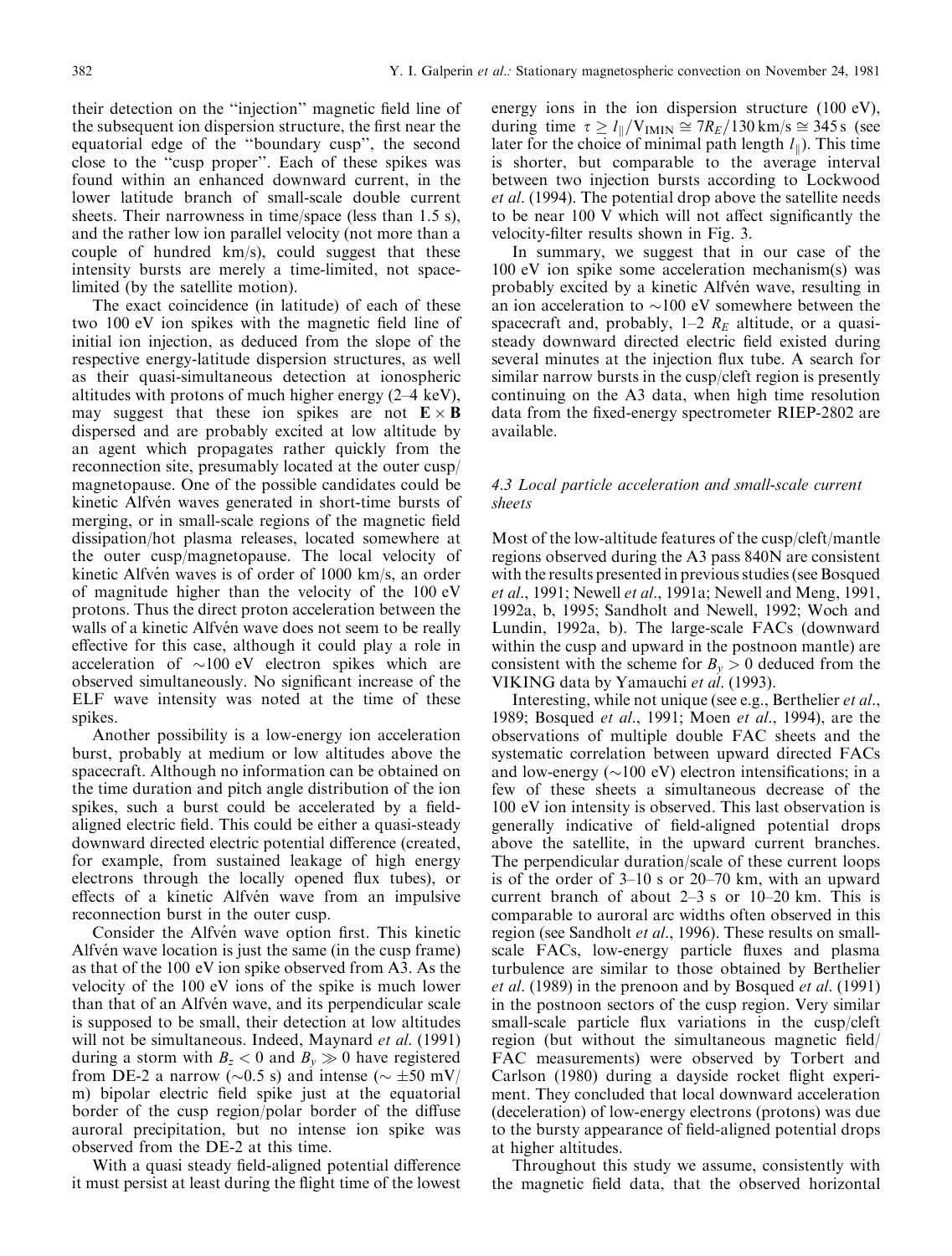magnetic field deviations result from the crossing by A3 of extended current sheets on the near-noon part of the cusp equatorial boundary, or at the LLBL projection. In the absence of simultaneous imagery data it seems difficult to distinguish in our data between FAC sheets or more localized FACs, related to rayed auroral forms. However, ground-based optical measurements (all-sky camera in 630.0 nm) during a DMSP-F7 cusp crossing (Sandholt and Newell, 1992), during similar IMF conditions  $(B_z < 0, B_y > 0)$ , show cusp auroral emissions nearly symmetrical around the 11 MLT meridian, and elongated in longitude at its sharp equatorial edge.

Thus, we can conclude that the observed FAC layered structure probably reflects a complicated layered pattern of the FAC generator near the outer cusp/ LLBL/magnetosheath interface. We must notice that these FAC structures begin at the equatorial boundary of the ``boundary cusp''. According to contemporary views (see Crooker, 1979; Crooker and Burke, 1991; Crooker et al., 1991; Newell and Meng, 1992b; Kennel, 1995), this part of the cusp region is mapped to the LLBL region at the dayside magnetopause and/or outer cusp at its duskside edge. This is the probable reconnection site for interplanetary conditions (IMF- $B<sub>z</sub> < 0, B<sub>v</sub> > 0$  prevailing during this SMC period. Thus this layering, or stratification, of the small-scale currents seems characteristic for the LLBL projection around noon, but not for the "cusp proper".

Finally, even though the simplest way to interpret bipolar magnetic variations is in terms of double FAC (infinite) sheets, this interpretation is by no means unique, and other types of current structures may be involved. Indeed, the optical observations of the cusp region show bunches of rays, weak unstable arcs and other small-scale auroral features (Vorobiev et al., 1988; Despirak *et al.*, 1994). From the all-sky camera data at Heiss island collected for November 24, 1981 (Despirak et al., 1994), some localized bursts of auroral rays were noted within the "cusp region". However, from the optical data, auroral arcs on the dayside were observed either only far enough in MLT from the "cusp region", (see also Ohtani et al., 1995), or at the equatorial edge of the "cusp proper" (see Yeoman *et al.*, 1997), i.e. in the ``boundary cusp'' considered to be within the LLBL projection. The significance of these differences in auroral structures apparently lies in the implied shape of the respective small-scale FAC generators and structures within and outside the "cusp region" projection at the dayside magnetopause.

The small-scale field-aligned currents (whatever their real shape is), closely associated with a highly structured and/or impulsive low-energy electron precipitation in the boundary cusp, or LLBL, evidently reflects the turbulent state of the stagnant magnetosheath plasma at the LLBL, and/or outer cusp, when IMF- $B_z \ll 0$ . Detailed observations of this stagnant plasma in the outer cusp were recently performed by the INTER-BALL-1 (tail probe) and its subsatellite MAGION-4 (Savin et al., 1997; Simunek et al., 1997). Apparently, this is the region where the small-scale current-generating regions (or FTEs, and/or small plasmoids) can be formed. Intensification of these upward currents well could be the cause of the setup of a field-aligned potential drop due to the loss-cone current limitation, resulting in the observed electron acceleration/ion deceleration. Characteristic widths of the sheets/bursts of accelerated electrons/decelerated ions are of order of several kilometers at ionospheric altitudes which translates to several tens to a 1000 km at the outer cusp.

To conclude, on a larger scale, combination of ground-based magnetometer data collected during the whole SMC interval allowed us to construct the 2D pattern of the equivalent current on the dayside (Despirak et al., 1994). According to this pattern, the pass of A3 occurred at the dusk side of the convection throat where the convection stream lines in the postnoon-toprenoon direction had a significant component perpendicular to the A3 satellite orbit 840N. The ion dispersion-V structure observed thus may correspond to a scan across different stream lines and then was related also to the lateral extent of the merging region at the magnetopause/cusp.

# 4.4 Cusp reconnection and cross-polar cap potential difference

We assume now that the "cusp proper" is the region of open field lines due to the just recently reconnected magnetic flux. If this indeed is the case, the reconnection rate can be evaluated from its width and lateral extent together with the time needed for a plasma flux tube to cross it. Then the contribution of the cusp reconnection voltage to the total cross-tail potential difference can be evaluated in a way already followed by Cambou and Galperin (1974).

As stated in Sect. 4.1, the average extent of the "cusp" proper" in ILAT was  $\sim 0.73$ ° (or  $\sim 80$  km) for an ion energy flux exceeding  $10^{-3}$  erg (cm<sup>2</sup> s)<sup>-1</sup>; the corresponding extent in MLT was evaluated to be between 2.6 and 3.4 h MLT (or  $1350-1750$  km) at the ionospheric E-region altitudes below the cusp. Now, by multiplying the average magnetic field value at  $B \sim 0.5$ G, with the average instantaneous area of the ``cusp proper", we estimate the recently merged magnetic flux  $\Phi$  as 0.54–0.70  $\times$  10<sup>7</sup> Wb. The average plasma drift velocity across the cusp close to the convection throat can be estimated by using the fit parameter  $(V_c.h)$ obtained for each of the two dispersion structures observed by the A3 satellite, 3.396 and 3.964 km  $s^{-1}$  $R<sub>E</sub>$ , respectively. If we assume that the subsolar reconnection point is located at a radial distance of 10  $R_E$  (the distance along the field line being  $\sim 15R_E$ ), the minimal convection velocity component  $V_c$  (along the A3 trajectory) may be estimated to be of the order of 0.36 km/s, on the average. This value is lower than the evaluation, 0.6 km/s (or  $E = 30$  mV/m), from the ground measurements presented in Despirak et al. (1994) and than the average value found by Newell and Meng (1995) along the separatrix. It is evident that if the reconnection region is located in the outer cusp as low as  $h \sim 7R_E$  as was deduced by Woch and Lundin (1992b) (and not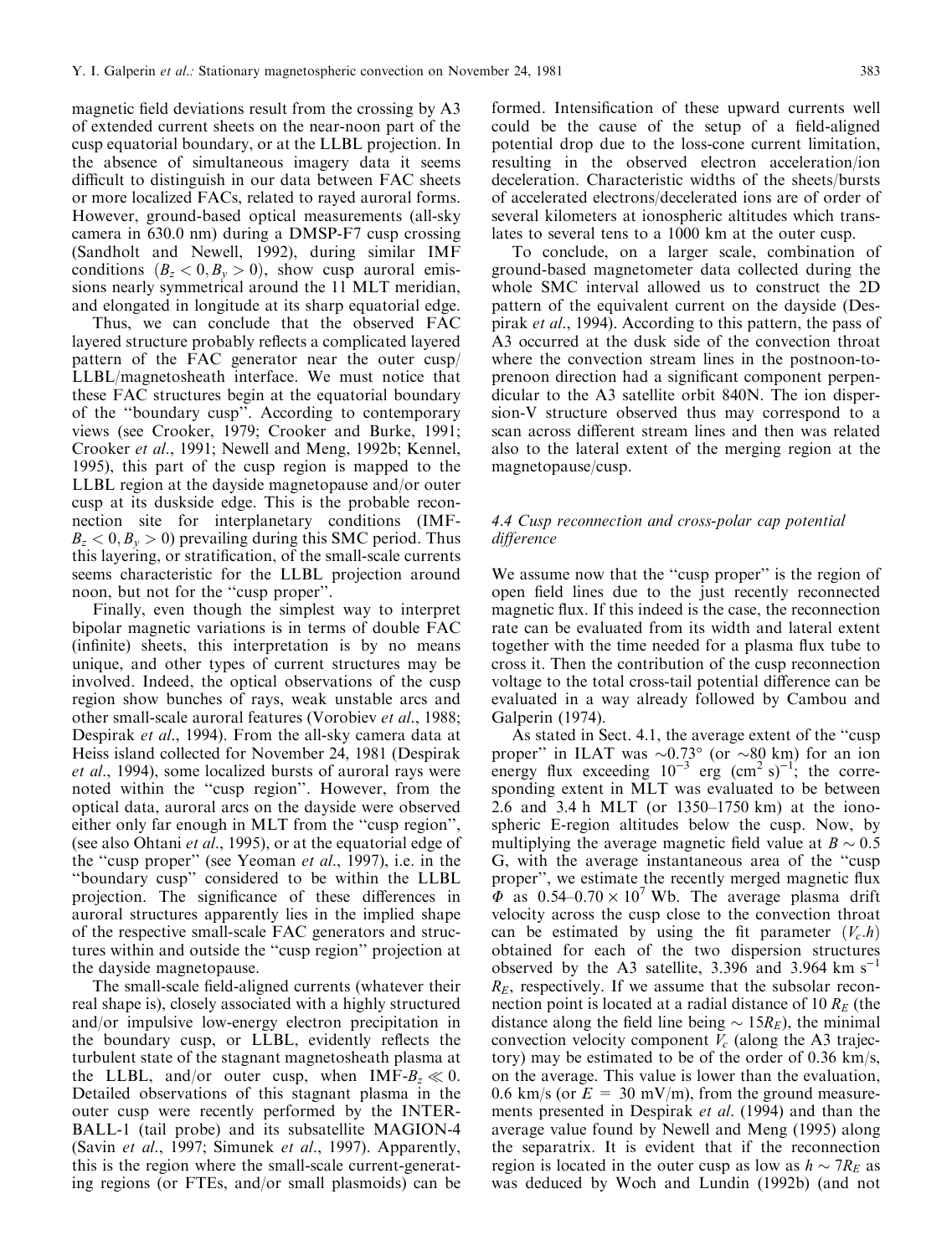near the subsolar point), the convection velocity component  $V_c$  inferred from A3 results will be greater, about 0.48 km/s, but still lower than 0.6 km/s. Evidently, due to a large angle of the trajectory with the stream lines, these are only lower estimates of the actual convection velocity  $V_{TOT}$  along the stream lines. Now, adopting this latter lower bound for the value of  $V_{TOT}$  and knowing the time spent by a plasma flux tube in crossing the "cusp" proper" (the time  $\tau$  of the magnetospheric magnetic flux removal, or opening), this combination allows us to estimate the cusp merging contribution,  $U = F/\tau$ , to the total cross-polar cap potential difference (Cambou and Galperin, 1974). It appears that U ranges from  $\sim$ 32 to  $\sim$ 42 kV, and thus amounts to a quite significant part of the total cross-polar cap potential difference  $U_{tot} = 80-90 \text{ kV}$  evaluated from other data by Yahnin et al. (1994) and Sergeev et al. (1996).

Newell and Meng (1995), from low-energy ion cut-o measurements, determined the average merging rate as 31.4 V/km along the reconnection line projection at ionospheric altitudes. Multiplying the length of the merging line estimated from the NOAA satellite data as the longitudinal extent of the "cusp proper" (1350-1750 km), by the value  $31.4$  V/km, we have  $42.4\text{-}$ 54.9 kV, similar to the earlier estimate. These values are consistent with the typical total potential drop evaluated by Newell and Meng (1995) from the cusp average longitudinal length ( $\sim$ 1500 km) for a somewhat higher average ILAT value. Thus the approach by Newell and Meng (1995) also leads to rather high values of  $U$  derived from the low-energy ion data in the "cusp" proper''.

The extent of the "cusp proper" in ILAT and MLT observed during this SMC period seems rather close to the typical. The "cusp proper" is extended, or widened, in comparison with a "spot" in average extended to 500 km in longitude as observed by Cambou and Galperin (1974), during quiet conditions. This extension, or widening, during the times of intensive merging is consistent with the predictions by Crooker et al. (1991) and with the experimental results by Maynard et al. (1997) from particle measurements along an extended cusp.

If these two independent evaluations of the  $U$  value from the ion precipitation data in the "cusp proper" are indeed reasonable, it can be concluded that the merging at the outer cusp/dayside magnetopause region during the SMC is responsible for a significant fraction of the total potential difference  $U_{tot}$  across the polar cap. If that were true, the pattern of stationary equipotentials would be more concentrated in the convection throat region near the cusp than typical polar cap convection patterns suggest. This situation apparently is not specific for the SMC period in question, as the results by Newell and Meng (1995) suggest that the dayside merging during IMF- $B<sub>z</sub> < 0$  indeed usually plays a significant role in the total potential difference across the polar cap. Just recently a similar conclusion was reached by Baker *et al.* (1997) from the Goose Bay HF-radar data during a period with  $IMF-B<sub>z</sub> < 0$ . At the same time, as was shown by Newell and Sibeck (1993), the FTE events

contribute only a minor fraction of  $U_{tot}$ . So the largescale convection pattern, not its small-scale variations, must determine the potential drop across the convection throat, or along the ``cusp proper''. Apparently further studies are needed to resolve this inconsistency of the convection patterns expected and observed in the cusp region.

It may be considered (see Lockwood, 1997) that at least a part of the LLBL in the cusp region is located on the open field lines placing the open-closed field boundary equatorward from the "cusp proper". For the observations described above this boundary most probably was crossed at 0738:54 UT where several distinct phenomena including the exceptional 100 eV ion spike occurred (see Sect. 3.1), which indeed was located equatorward from the "cusp proper". Then it may be apparent that the evaluation of the magnetic flux  $\Phi$  through the "cusp proper" divided by the convection time  $\tau$  across it, as was used by Cambou and Galperin (1974), cannot be used for the estimate of the potential difference  $U$  across the convection throat. However it is easy to show that the estimate of  $U$  does not depend on the width of the cusp,  $L_{\parallel}$ , calculated along the streamlines. It depends only on its longitudinal (cross-throat) extent  $L_{\perp}$  and the convection velocity  $V_{TOT}$  along the stream lines (or across the separatrix):  $U = BL_{\parallel}L_{\perp}/\tau$ , where  $\tau = L_{\parallel}/V_{TOT}$ ; thus  $U = L_{\perp}V_{TOT}B$ . It follows that if the mapping of the reconnection line, or band, to the cusp region is narrow and located equatorward from the "cusp proper", the validity of the estimate of  $\Phi$  is not affected. The main error in this evaluation is due to the approximate value of the convection velocity in the throat used here. From the lower estimate made and that from the large-scale convection pattern deduced from ground-based data in Despirak *et al.* (1994) it seems that this error does not affect our conclusions.

It may be suggested, according to Newell et al. (1991a), that a much broader region of the dayside magnetopause must be involved for the penetration of the magnetosheath plasma needed to supply the mantle particles observed in a wide MLT range at ionospheric altitudes on the dayside. If this is indeed the case, then the approach by Cambou and Galperin (1974), used here to evaluate the potential difference from the "cusp" are and the time for this flux removal, incorporates to the merged magnetic flux a number of additional contributions collected from all the spread/patchy/ diffusive particle entries throughout the dayside magnetopause. When combined with the contribution form the LLBL at the flanks on each side, it could be sufficient to cover the total potential drop across the polar cap if it indeed maps to ionospheric altitudes.

However, validity of MHD-based electric field mapping from high magnetospheric altitudes to the ionosphere may be questionable, especially in dynamic situations when the finite Alfvén wave velocity effects may be involved (see Galperin, 1995; Galperin and Feldstein, 1996). On the nightside magnetosphere large discrepancies sometimes were found by Matsuoka et al. (1996) when comparing magnetospheric and ionospheric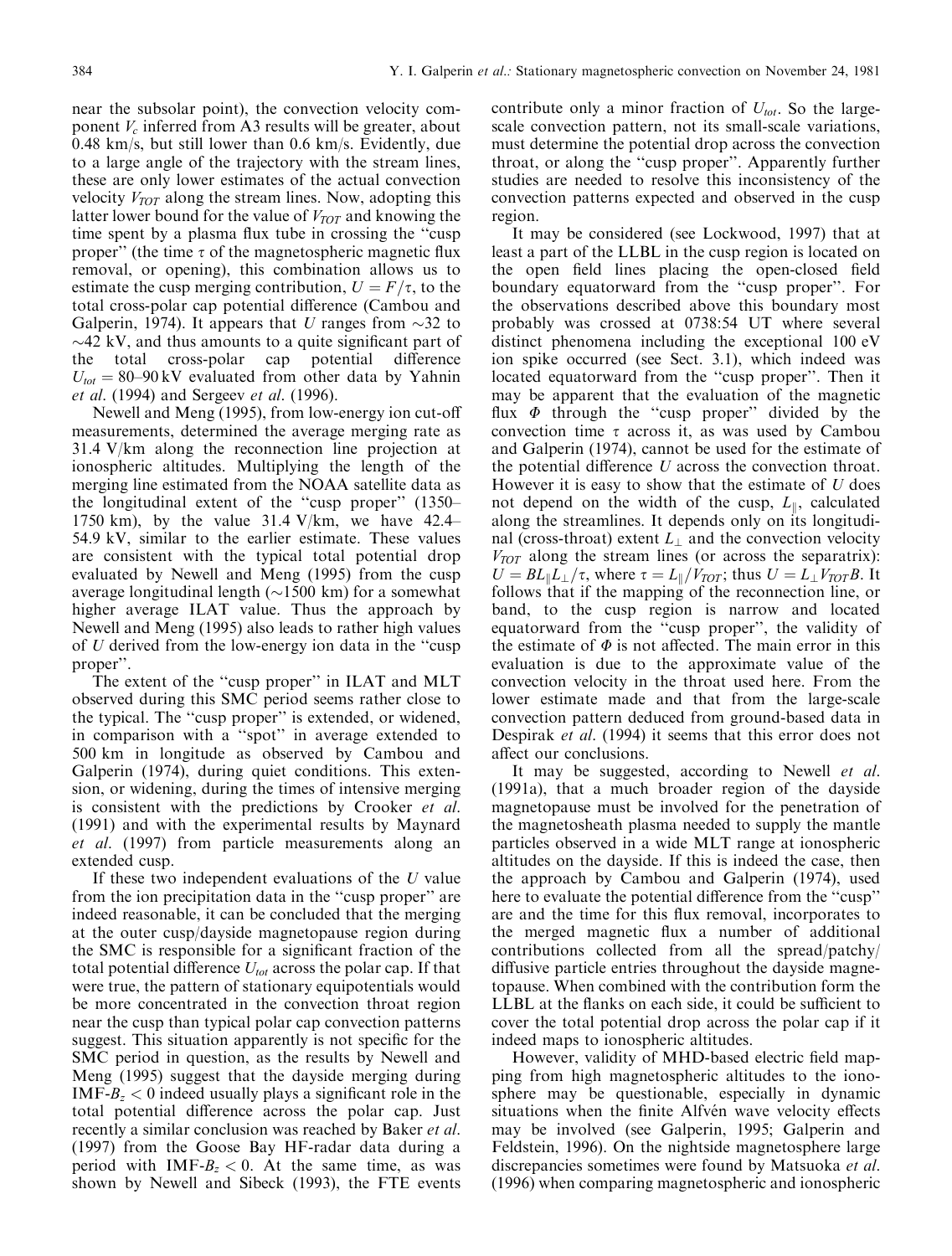electric fields/plasma flows simultaneously measured by GEOTAIL and EXOS-D. These considerations and observations indicate that some caution is needed when comparing the MHD mapping-based electric field and convection velocity data from widely separated magnetospheric regions.

Thus, analysis of the nature and location of the generator(s) of the cross-tail/cross polar cap potential drop, as well as derivation of the dayside merging characteristics from the low-altitude cusp measurements, may still involve unsolved problems in the SMC conditions also.

#### 5 "Shutter" action in the outer cusp

One of the problems of the cusp ion injections is the location, extent and time development of the ion source region. While many researchers believe that it is the reconnection line at the front side magnetopause, there is also ample evidence for its location, at least occasional in the outer cusp (see, for example, Woch and Lundin 1992b; Yamauchi and Lundin 1997 and references therein). Their evaluation of distances to the source from ion energy dispersion and electric drift velocity (as in Sect. 4.4 by using A3 data), or from pure time-of flight effects, sometimes give distances in the range  $\sim$ 7 $-$ 10  $R<sub>E</sub>$  which are consistent with the outer cusp, while in another case larger distances are found consistent with the dayside magnetopause. Step-like features in the energy-time spectrograms in the cusp were interpreted as an evidence of short-time  $(1-2 \text{ min})$  bursts of the reconnection (see, Escoubet et al., 1992; Lockwood, 1994; Yamauchi and Lundin, 1994). Here we would like to indicate a possibility of a "shutter" action of the strong plasma turbulence in the plasma stagnation region of the outer cusp as a potentially possible important modulator of the cusp ion beams presumably originated at the dayside magnetopause or in the outer cusp itself. Observations at the outer cusp by two satellites, INTERBALL-1 and MAGION-4, of the multipoint INTERBALL space project (Galeev et al., 1996) reveal hot highly turbulent stagnant plasma where localized ( $\sim$ hundreds to thousands of km) magnetic fluctuations, by an order of magnitude, associated with particle populations moving in different directions, are sometimes seen (Savin *et al.*, 1997). However, the relative amplitude of the magnetic fluctuations rapidly decreases at lower altitudes.

We suggest that the "shutter" action of the turbulent plasma may result as a local "percolation" of the current layers in the stagnant plasma region. The percolation of a series of magnetopause current layers by magnetosheath plasma as a result of plasma turbulence was earlier considered by Galeev et al. (1986). In our scenario for the cusp ion injection, an ion beam emerging from an outside reconnection site (at the dayside magnetopause, or at the outer layers of the stagnant plasma region) sometimes can get through the whole stagnant region and reach low altitudes as a result of such a percolation, but occurring

within the stagnant plasma region in the outer cusp. The time scale of such a percolation may be evaluated knowing the average bulk plasma velocities in the stagnant region, tens of kilometers (Savin et al., 1997) and their spatial scales evaluated (hundreds of kilometers), which leads to tens of seconds of time. This is in an order of magnitude agreement with the duration of the ``reconnection bursts'' deduced, for example, by Lockwood (1994) from low-altitude particle data in the "cusp" proper". Such a "shutter" in its various forms is suggested here to be responsible for the observed rapid changes in the source distance, and in its variable time developments, for various ion dispersion forms observed in the cusp by the VIKING satellite (Yamauchi and Lundin, 1994). If such a "shutter" really modulates ion injections in the "cusp proper", no reliable information can be deduced from their characteristics about the merging rate at the subsolar magnetopause or at external regions of the outer cusp. We hope that a careful analysis of the conjugate passes of the INTER-BALL satellites and, possibly, also of low-altitude ones, and some luck in space-time development of the cusp injections relative to the satellite's orbits, will make it possible to check the "shutter" idea.

Another, but probably related problem in the cusp data interpretation, is a large latitudinal extent of the outer cusp which seems to be wider than its ionospheric projection as revealed by two-point studies of the cusp region at high altitudes including the outer cusp region (Simunek et al., 1997). We can suggest that the highly turbulent region in the outer cusp extends wider in latitude than the "cusp proper" plasma flux tubes, just as another consequence of the "shutter" concept described above: for each ion injection, the extent of the "percolation" region in much smaller than of the stagnant plasma region itself.

#### Outer cusp with stagnant plasma



Fig. 6. Sketch of the outer cusp region, including a turbulent stagnant plasma with fluctuating magnetic field (see text for details)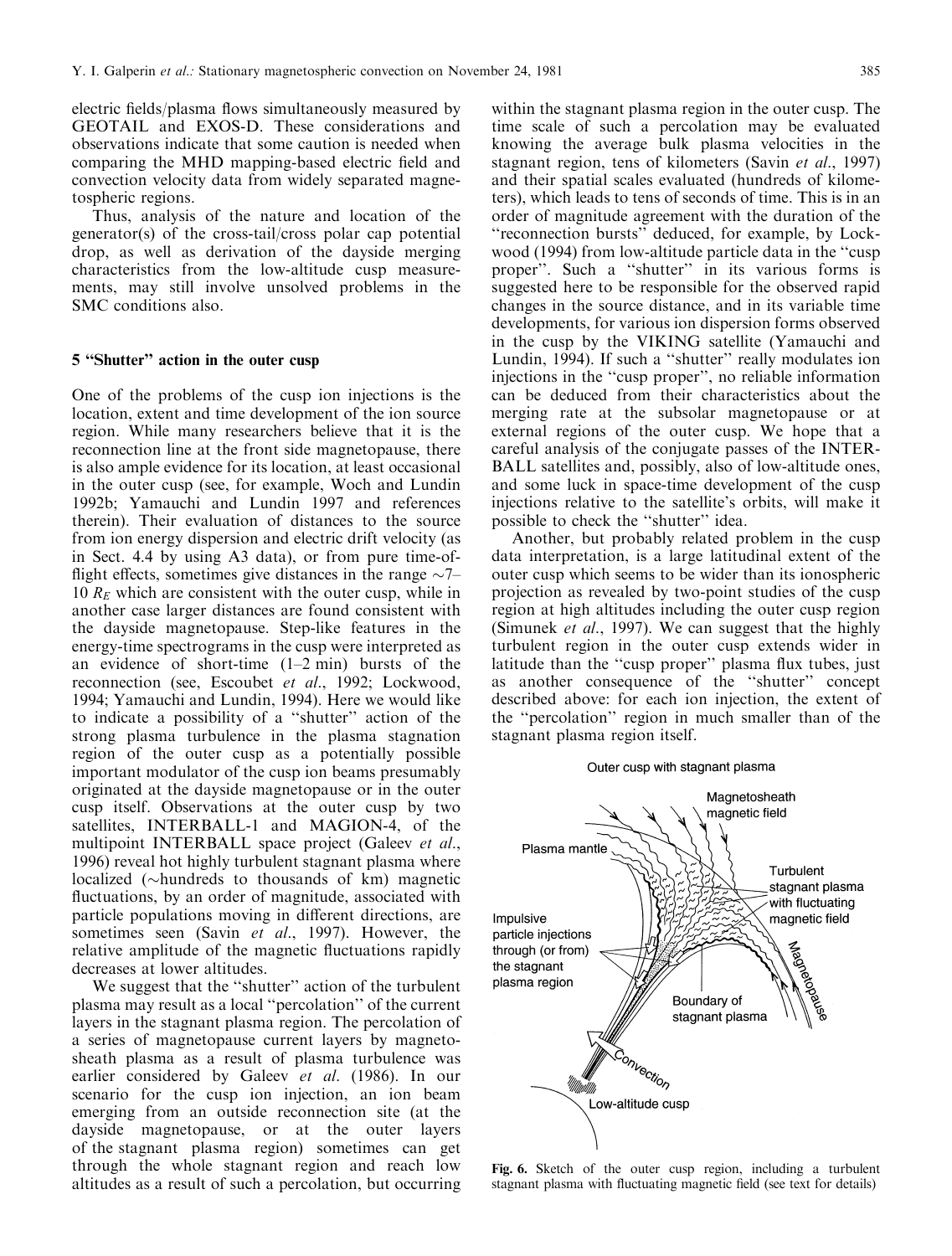The "shutter" scenario of pulsed magnetosheath ion penetration to low altitudes, if time-averaged, resembles diffusion through a boundary discussed long ago by Reiff *et al.* (1977). However if single injections are well separated, the resulting low-altitude pattern will be different, and successive ion dispersed structures should persist and be easily detected as in the A3 pass presented here. A sketch of the gross cusp structure which includes these conjectures, still to be checked against direct measurements, is presented in Fig. 6.

# 6 Summary and conclusions

During a unique SMC period on November 24, 1981, analysis of the combination of cusp/cleft data provided by an AUREOL-3 single crossing (pass 840N) and multiple crossings by NOAA-6 and N0AA-7 satellites, led to the following conclusions.

1. The general structure of the dayside precipitation region observed in the cusp/cleft region was close to the typical one described by Newell and Meng (1987, 1992b), and Woch and Lundin (1992a, b), for the relevant interplanetary magnetic field and plasma conditions. It includes, at least, the diffuse auroral precipitation region, the "boundary cusp" region, or LLBL mapping to ionosphere, "cusp proper" and mantle-type ion precipitation regions.

2. The latitudinal location, the ILAT-MLT extent of the cusp, and the large-scale pattern of the field-aligned currents in the cusp-mantle regions are consistent with the results of the previous statistical studies.

3. Multiple small-scale FAC loops, or double-sheet currents, are imbedded both in the weak large-scale downward and in the upward current regions in the cusp and mantle regions, respectively. The upward current of each small-scale current loop is mostly carried by lowenergy electrons. The perpendicular duration/scale of these current loops is of order of  $3-10$  s or  $20-70$  km, with an upward current branch of about  $2-3$  s or  $10-$ 20 km. Such current sheets are comparable in width and FAC intensity to arc-like features often observed in the ``boundary cusp'' region. These widths can be translated at the outer cusp to dimensions of several tens to a 1000 km. Such scales of the FAC generators at the outer cusp deserve a detailed study from the available and future measurements from high-altitude spacecraft.

4. Very intense short-duration  $(\leq1.5 \text{ s})$  intensity spikes of 100 eV ions are found in the cusp region on the injection field lines of small-scale dispersion structures. Ion acceleration at low or medium altitudes (by kinetic Alfvén waves, or quasi-steady electric potential difference), is suggested for their explanation.

5. The contribution from the cusp reconnection to the total cross-polar cap potential drop  $U_{tot}$  was evaluated using two methods based on the ion precipitation data. It appeared to be quite significant, although the validity of such deductions based on the electric field mapping, stays questionable.

6. A ``shutter'' scenario is suggested for the ion beam injection/penetration through the stagnant plasma region in the outer cusp to explain the pulsating nature of the particle injections in the low- and mediumaltitude cusp region, and the latitudinal extent of the ``cusp proper'' which is narrower at low altitudes than at the outer cusp.

Acknowledgements. We thank L. M. Zelenyi, M. Yamauchi and M. Lockwood for stimulating discussions and D. Lagoutte for providing the ISOPROBE data. The NOAA/TED data (PI: D. S. Evans) have been obtained through the WDC A (Rockets and Satellites), thanks to T. Bösinger for assistance in getting the data. DE-2 electric and magnetic field data (PIs: N. Maynard and M. Sugiura) were kindly provided to us by J. King through NSSDC CD-ROM. The work was supported by the INTAS grant 94-1695 and, for YIG and RAK, by the RFBR grant 97-02-16333.

Topical Editor K.-H. Glassmeier thanks P. Escoubet and another referee for their help in evaluating this paper.

# References

- Baker, K. B., A. S. Rodger, and G. Lu, HF radar observations of the dayside magnetic merging rate: a geospace environment modeling boundary layer campaign study, J. Geophys. Res., 102, 9603±9617, 1997.
- Béghin, C., J. F. Karczewski, B. Poirier, R. Debrie, and N. Massevitch, The ARCAD-3 ISOPROBE experiment for high time resolution thermal plasma measurements, Ann. Geophysicae, 38, N5, 615-629, 1982.
- Berthelier, J. J., A. Berthelier, Y. I. Galperin, V. A. Gladyshev, G. Gogly, M. Godefroy, C. Guérin, and J. F. Karczewski, DC magnetic field observations on board the AUREOL-3 satellite: the TRAC experiment, Ann. Geophysicae, 38, 635-642, 1982a.
- Berthelier, J. J., F. Lefeuvre, M. M. Mogilevsky, O. A. Molchanov, Y. I. Galperin, J. F. Karczewski, R. Ney, G. Gogly, C. Guérin, M. Levêque, J.-M. Moreau, and F. X. Sené, Measurements of the VLF electric and magnetic components of waves and DC electric field on board the AUREOL-3 spacecraft: the TBF-ONCH experiment, Ann. Geophysicae, 38, N5, 643-667, 1982b.
- Berthelier, A., J.-C. Cerisier, J. J. Berthelier, J. M. Bosqued, and R. A. Kovrazhkin, The electrodynamic structure of short scale field aligned currents, and associated turbulence in the cusp and dayside auroral zone, in Electromagnetic Coupling in the Polar Clefts and Caps, eds. P. E. Sandholt and A. Egeland, Kluwer Academic Publishers, Dordrecht, 299-310, 1989.
- Bosqued, J. M., H. Barthe, J. Coutelier, J. Crasnier, J. Cuvilo, J. L. Medale, H. Rème, J. A. Sauvaud, and R. A. Kovrazhkin, The low energy electron and ion spectrometers on the AUREOL-3 satellite: the SPECTRO experiment, Ann. Geophysicae, 38, N5, 567±582, 1982.
- Bosqued, J. M., J. A. Sauvaud, H. Rème, J. Crasnier, Y. I. Galperin, R. A. Kovrazhkin, and V. A. Gladyshev, Evidence for ion energy dispersion in the polar cusp related to the northward directed IMF, Adv. Space Res., 5, N4, 149-153, 1985.
- Bosqued, J. M., A. Berthelier, J. J. Berthelier, and C. P. Escoubet, A case study of the cusp electrodynamics by the AUREOL-3 satellite: Evidence for the FTE signatures?, Geophys. Res. Lett., 18, 1833±1836, 1991.
- Cambou, F., and Y. I. Galperin, Résultats d'ensemble obtenus grâce  $\dot{a}$  l'expérience ARCAD à bord du satellite AUREOLE, Ann. Geophysicae, 30, 9-19, 1974.
- Cambou, F., and Y. I. Galperin, Main results of the joint French-Soviet space project ARCAD-1 and ARCAD-2 for magnetospheric, auroral and ionospheric physics, Ann. Geophysicae, 38, 87±110, 1982.
- Cowley, S. W. H., The causes of convection in the Earth's magnetosphere: a review of developments during the IMS, Rev. Geophys., 20, 531, 1982.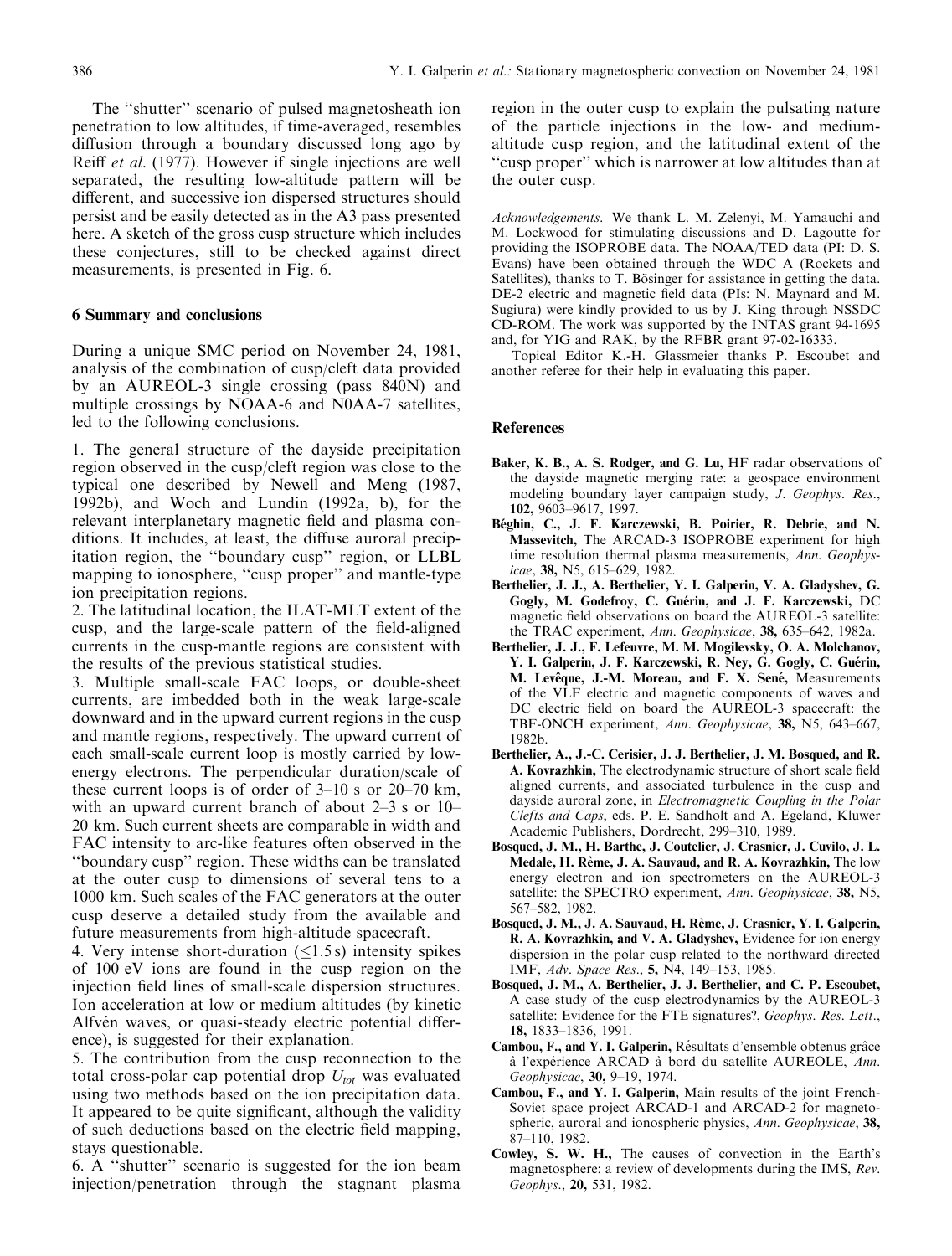- Crooker, N. U., Dayside merging and cusp geometry, J. Geophys. Res., 84, 951-959, 1979.
- Crooker, N. U., and W. J. Burke, The cusp/cleft, Rev. Geophys., Suppl., 1017-1027, 1991.
- Crooker, N. U., F. R. Toffoletto, and M. S. Gussenhoven, Opening the cusp, *J. Geophys. Res.*, **96,** 3497–3503, 1991.
- Despirak, I., A. Lubchich, A. G. Yahnin, Y. I. Galperin, S. Vennerstrom, O. Aulamo, and J. D. Craven, Region of cusplike precipitation in day side high latitudes during steady magnetospheric convection, Geomagn. Aeron. (in English), 34, N<sub>5</sub>, 5-10, 1994.
- Erickson, G. M., A quasi-static magnetosphere convection model in two dimensions, *J. Geophys. Res.*,  $97, 6505-6522, 1992$ .
- Erickson, G. M., and R. A. Wolf, Is steady state convection possible in the Earth's magnetotail?,  $Geophys$ . Res. Lett., 7, 897–900, 1980.
- Escoubet, C. P., M. F. Smith, S. F. Fung, P. C. Anderson, R. A. Hoffman, E. M. Basinska, and J. M. Bosqued, Staircase ion signature in the polar cusp: a case study, Geophys. Res. Lett., 19, 1735±1738, 1992.
- Galeev, A. A., Y. I. Galperin, and L. M. Zelenyi, INTERBALL project for studies of solar-terrestrial physics, Cosm. Res. (English translation), 34, 313-333, 1996.
- Galeev, A. A., M. M. Kuznetsova, and L. M. Zelenyi, Magnetopause stability threshold for patchy reconnection, Space Sci. Rev., 44, 1-41, 1986.
- Galperin, Y. I., Magnetospheric tail structure: concepts, problems, and storm-time development of the auroral oval, J. Atoms. Terr.  $Phys., 57, 1397–1414, 1995.$
- Galperin, Y. I., and J. M. Bosqued, A Stationary magnetospheric convection on November 24, 1981: 1. A case study of ``Pressure gradient/minimum-B'' auroral arc generation, Ann. Geophysicae, 17, 358-374, 1998
- Galperin, Y. I., and Y. I. Feldstein, Mapping of the precipitation regions to the plasma sheet, J. Geomag. Geoelectr., 48, 857-875, 1996.
- Galperin, Y. I., Y. N. Ponomarev, and V. M. Sinitsin, Some algorithms for reference geophysical information along orbits of near-earth's satellites, *Preprint IKI*, Pr-544, 1-40, 1980.
- Galperin, Y. I., M. R. Ainbund, A. D. Boljunova, V. A. Gladyshev, L. S. Gorn, N. V. Jorjio, G. V. Khazanov, A. A. Klimashov, V. G. Kovalenko, R. A. Kovrazhkin, Y. V. Lissakov, B. V. Polenov, Y. N. Ponomarev, A. V. Shifrin, F. K. Shuiskaya, E. B. Usha, J. M. Bosqued, and J. A. Sauvaud, Suprathermal plasma and energetic particle measurements aboard the AUREOL-3 satellite, Ann. Geophysicae, 38, N5, 585-590, 1982a.
- Galperin, Y. I., H. Rème, C. Béghin, J. J. Berthelier, J. M. Bosqued, and B. E. Khmyrov, The ARCAD-3 project, Ann. Geophysicae, 32, N5, 543-545, 1982b.
- Gladyshev, V. A., N. V. Jorjio, F. K. Shuiskaya, J. Crasnier and J. A. Sauvaud, Détermination de la position du cornet polaire a l'aide des mesures de particles de basse énergie effectuées à bord du satellite AUREOLE, Ann. Geophysicae, 30, 301-308, 1974.
- Hau, L.-N., Effects of steady state adiabatic convection on the configuration of the near-Earth plasma sheet, 2, J. Geophys. Res., 96, 5591-5596, 1991.
- Hill, J., D. S. Evans, and H. H. Sauer, TIROS/NOAA satellites space environment monitor archive tape documentation, NOAA Techn. Mem., ERLSEL-71, 1985.
- Kennel, C. F., Convection and substorms? in Paradigms of Magnetospheric Phenomenology, Oxford University Press, New York, Oxford, 1995.
- Lockwood, M., Ionospheric signatures of pulsed magnetopause reconnection, in Physical Signatures of Magnetospheric Boundary Layer Processes, Eds. J. A. Holtet and A. Egeland, Kluwer Academic Publishers, Dordrecht, pp 229-243, 1994.
- Lockwood, M., Relationship of dayside auroral precipitations to the open-closed separatrix and the pattern of convective flow,  $J$ . Geophys. Res., 102, 17 475-17 487, 1997.
- Lockwood, M., and S. W. H. Cowley, Ionospheric convection and the substorm cycle, in SUBSTORMS 1, Ed. C. Mattok, ESP SP-335, Noordwijk, p. 83-88, 1992.
- Lockwood, M., and M. F. Smith, The variation of the reconnection rate at the dayside magnetopause and cusp ion precipitation, J. Geophys. Res., 97, 14 841-14 847, 1992.
- Lockwood, M., T. G. Onsager, C. J. Davis, M. F. Smith, and W. F. Denig, The characteristics of the magnetopause reconnection Xline deduced form low-altitude satellite observations of cusp ions, Geophys. Res. Lett., 21, 2757-2760, 1994.
- Matsuoka, A., T. Yamamoto, T. Mukai, and S. Kokubun, Plasma flow in the nightside magnetosphere observed simultaneously by the GEOTAIL and EXOS-D satellites, in Low-Altitude Investigation of Dayside Magnetospheric Boundary Processes, 1, p. 25, 1996.
- Maynard, N. C., T. L. Aggson, E. M. Basinska, W. J. Burke, P. Craven, W. K. Peterson, M. Sugiura, and D. R. Weimer, Magnetospheric boundary layer dynamics: DE 1 and DE 2 observations near the magnetopause and the cusp, J. Geophys. Res., 96, 3505-3522, 1991.
- Maynard, N. C., E. J. Weber, D. R. Weimer, J. Moen, T. G. Onsager, R. A. Heelis, and A. Egeland, How wide in magnetic local time is the cusp? An event study, J. Geophys. Res., 102, 4765±4776, 1997.
- Moen, J., P. E. Sandholt, M. Lockwood, A. Egeland, and K. Fukui, Multiple, discrete arcs on sunward convecting field lines in the 14-15 MLT region, J. Geophys. Res., 99, 6113-6123, 1994.
- Newell, P. T., and C.-I. Meng, Energy dependence of the equatorward cutoffs in auroral electron and ion precipitation, J. Geophys. Res., 92, 7519-7530, 1987.
- Newell, P. T., and C.-I. Meng, Ion acceleration at the equatorward edge of the cusp: Low altitude observations of patchy merging, Geophys. Res. Lett., 18, 1829-1832, 1991.
- Newell, P. T., and C.-I. Meng, Determining the source region of auroral emissions in the prenoon oval using coordinated Polar BEAR UV-imaging and DMSP particle measurements, J. Geophys. Res., 97, 12 245-12 252, 1992a.
- Newell, P. T., and C.-I. Meng, Mapping the dayside ionosphere to the magnetosphere according to particle precipitation characteristics, Geophys. Res. Lett., 19, 609-612, 1992b.
- Newell, P. T., and C.-I. Meng, Cusp low-energy ion cutoffs: a survey and implications for merging, *J. Geophys. Res.*, 100, 21 943- -21 951, 1995.
- Newell, P. T., and D. G. Sibeck, Upper limits on the contribution of flux transfer events to ionospheric convection, Geophys. Res. Lett., 20, 2829-2832, 1993.
- Newell, P. T., C.-I. Meng, D. G. Sibeck, and R. P. Lepping, Some low-altitude cusp dependencies on the interplanetary magnetic field, *J. Geophys. Res.*, 94, 8921-8927, 1989.
- Newell, P. T., W. J. Burke, C.-I. Meng, E. R. Sanchez, and M. E. Greenspan, Identification and observations of the plasma mantle at low altitude, J. Geophys. Res., 96, 35-45, 1991a.
- Newell, P. T., S. Wing, C.-I. Meng, and S. Sigillito, The auroral oval position, structure and intensity of precipitation from 1984 onwards: an automated online data base, J. Geophys. Res., 96, 5877-5882, 1991b.
- Ohtani, S., T. A. Potemra, P. T. Newell, L. J. Zanetti, T. Iijima, M. Watanabe, M. Yamauchi, R. D. Elphinstone, O. de la Beaujardiere, and L. G. Blomberg, Simultaneous prenoon and postnoon observations of three field-aligned current systems from VI-KING and DMSP-F7, J. Geophys. Res., 100, 119-136, 1995.
- Onsager, T. G., C. A. Kletzing, J. B. Austin, and H. MacKiernan, Model of magnetosheath plasma in the magnetosphere: cusp and mantle particles at low-altitudes, Geophys. Res. Lett., 20, 479±482, 1993.
- Reiff, P. H., T. W. Hill, and J. L. Burch, Solar-wind plasma injection at the dayside magnetospheric cusp, J. Geophys. Res., 82, 479±491, 1977.
- Ruohoniemi, J. M., and R. A. Greenwald, Statistical patterns of high-latitude convection obtained from Goose Bay HF radar observations, *J. Geophys. Res.*, 101, 21 743-21 763, 1996.
- Sandholt, P. E., and P. T. Newell, Ground and satellite observations of an auroral event at the cusp/cleft equatorward boundary, J. Geophys. Res., 97, 8685-8691, 1992.